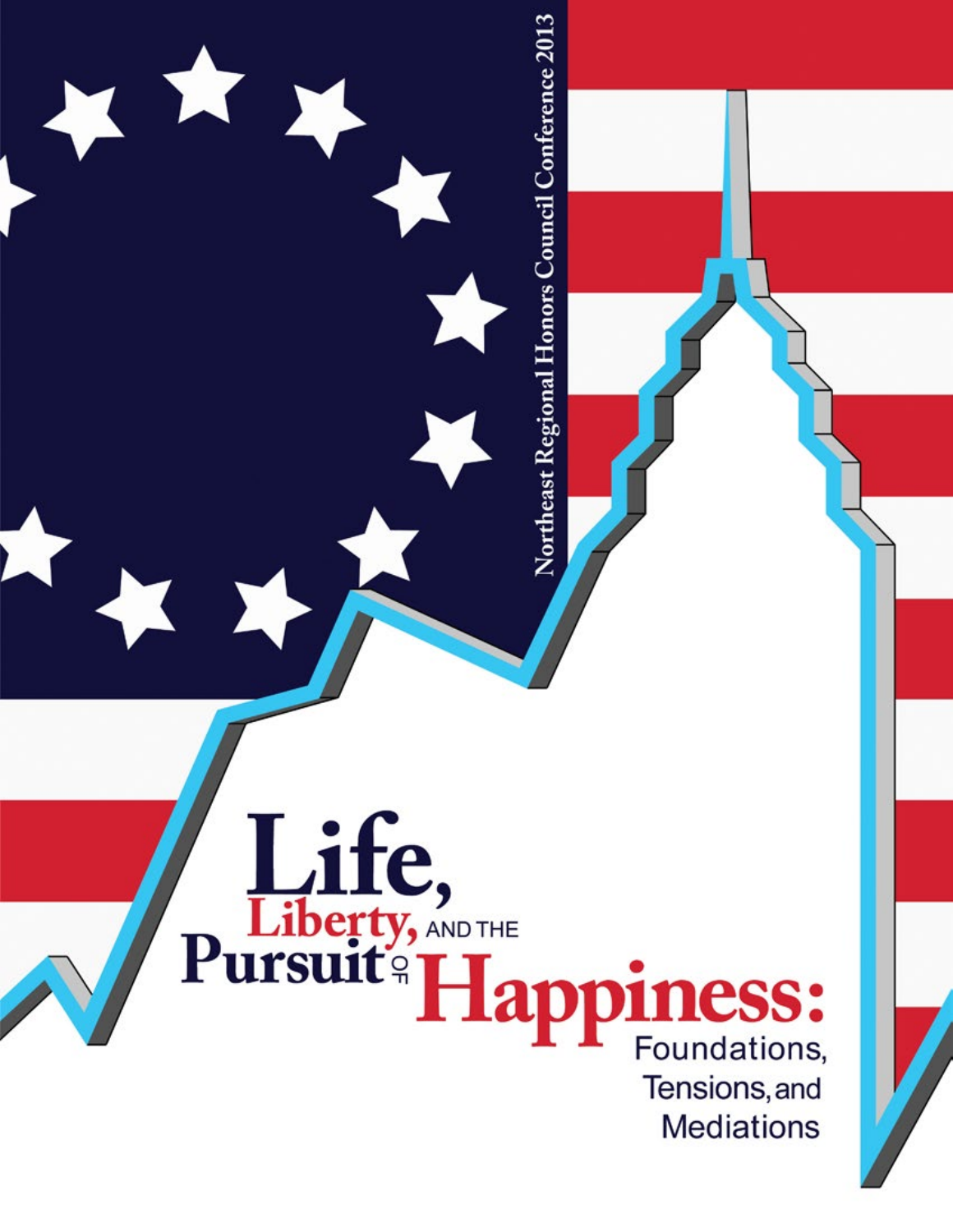

# Sheraton Society Hill



Phone (215) 238-6000 • Fax (215) 238-6652 One Dock Street (2nd and Walnut Streets) • Philadelphia, Pennsylvania 19106 • United States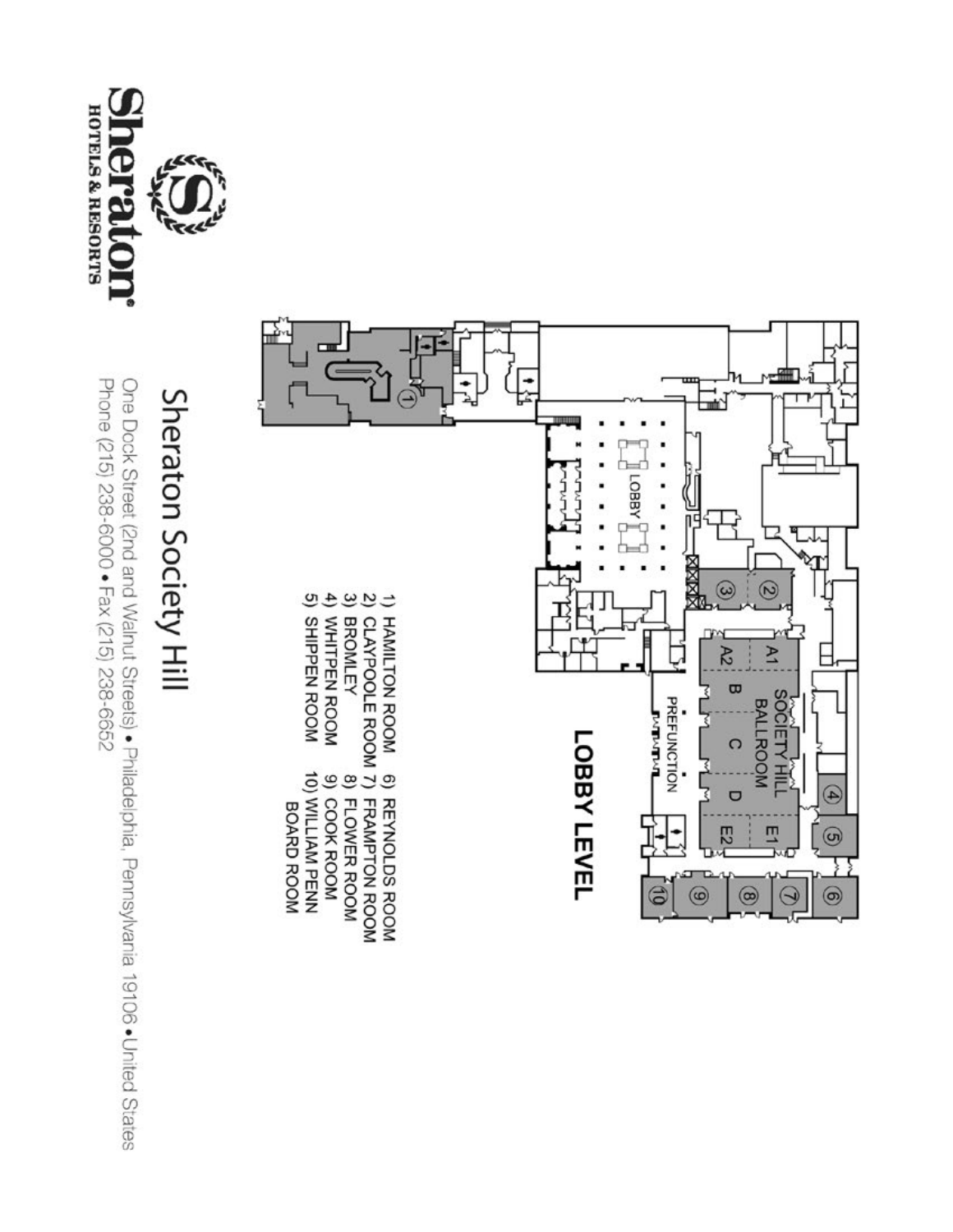#### **Life, Liberty, and the Pursuit of Happiness: Foundations, Tensions, and Mediations**

*2013 NRHC Conference Statement*

The City of Philadelphia provides us with numerous<br>historic and contemporary environments to study<br>how Democracy was actualized, is practiced, and<br>could be cultivated. Tensions between the ideals of equality historic and contemporary environments to study how Democracy was actualized, is practiced, and could be cultivated. Tensions between the ideals of equality and its democratic actualizations are ever present and ask us to explore them further during the 2013 Northeast Regional Honors Conference.

Many paths converge in Philadelphia to help us understand the great democratic experiment called the United States of America. Even before William Penn founded the city in 1682, Native Americans, Dutch merchants, and Swedish colonists recognized the region as an attractive place for trade and settlement. From its founding, Philadelphia quickly became the largest city in America, a distinction held until 1830.

Philadelphia's civic identity was shaped by Quaker tenets. Primary among them were consensus decision-making and the practice of non-violence. In comparison to Deism, Quaker values and leadership can be described as conservative and often rigid. Tensions erupted as the Quaker value system mediated Liberty, civic roles and responsibilities, and paths to happiness. This is apparent in the following historic examples. As Pennsylvanians expanded westward towards the Allegheny Mountains, they encountered Indian violence. Philadelphians were asked to help combat this terror, but no assistance was provided because the Quaker tenet of non-violence trumped citizen safety. Philadelphia also had notable religious diversity in the early days; however, this diversity was limited to varieties of Protestantism. Lastly, while leading by consensus, Quakers also tolerated slavery. (The tension of slavery can be better understood by reading Frederick Douglass's 1852 speech "What to the Slave is the Fourth of July.")

Philadelphia's history of civic responsibility and leadership can also be explored in its 135 square mile footprint. Early settler compounds, indigenous culture treaties and trade, and the site of America's First Continental Congress and First U.S. Congress are preserved for all to encounter. We are also invited to explore 19th, 20th, and 21st century Civil Rights histories and accomplishments, immigrant histories within lively, enduring neighborhoods, and institutional wealth and creativity.

Philadelphia holds additional distinctions through its many firsts: the Almanac; banking; a botanic garden; a hospital for the poor; a municipal fire station; a municipal water treatment system; a newspaper; a paper mill; public libraries, parks, and a zoo; and a public school in the American colonies … This list of firsts just goes on and on… What is inspiring about this list is not so much its length as what it represents: a comprehensive expanse of the civic good – what today we would call "progressiveness." Thus, we can also consider Philadelphia to be one of the first modern cities that designed and innovated social institutions – yet another example of City governance aspiring to actualize democratic ideals and to cultivate happiness.

Philadelphia's early progress continued with the increased standard of living for the laborer, a by-product of the 19th century Industrial Revolution. As with most American cities, Philadelphia adapted to the mechanizing technology more easily than most European cities did because of its proximity to commodities and commercial ports. In addition, European-engrained social institutions and inefficient infrastructures did not exist in the new country of the United States. Philadelphia's infrastructures especially stand out. Its knowledge and commercial institutions, production, distribution, and transportation networks, and water and sewer systems all demonstrate why this city so ably adapted to modern commerce and population growth.

Philadelphia, sometimes known by the literal translation of its name in Greek as "The City of Brotherly Love," is today the fifth largest city in America. Philadelphians are passionate about their sports teams, urban fashion, gay pride, and philanthropic enterprises, all of which we should consider contemporary examples of democratic pursuits of happiness. The next three days of exploring this exciting environment invite us to investigate our American heritage anew and to contemplate life, liberties, and the pursuits of happiness.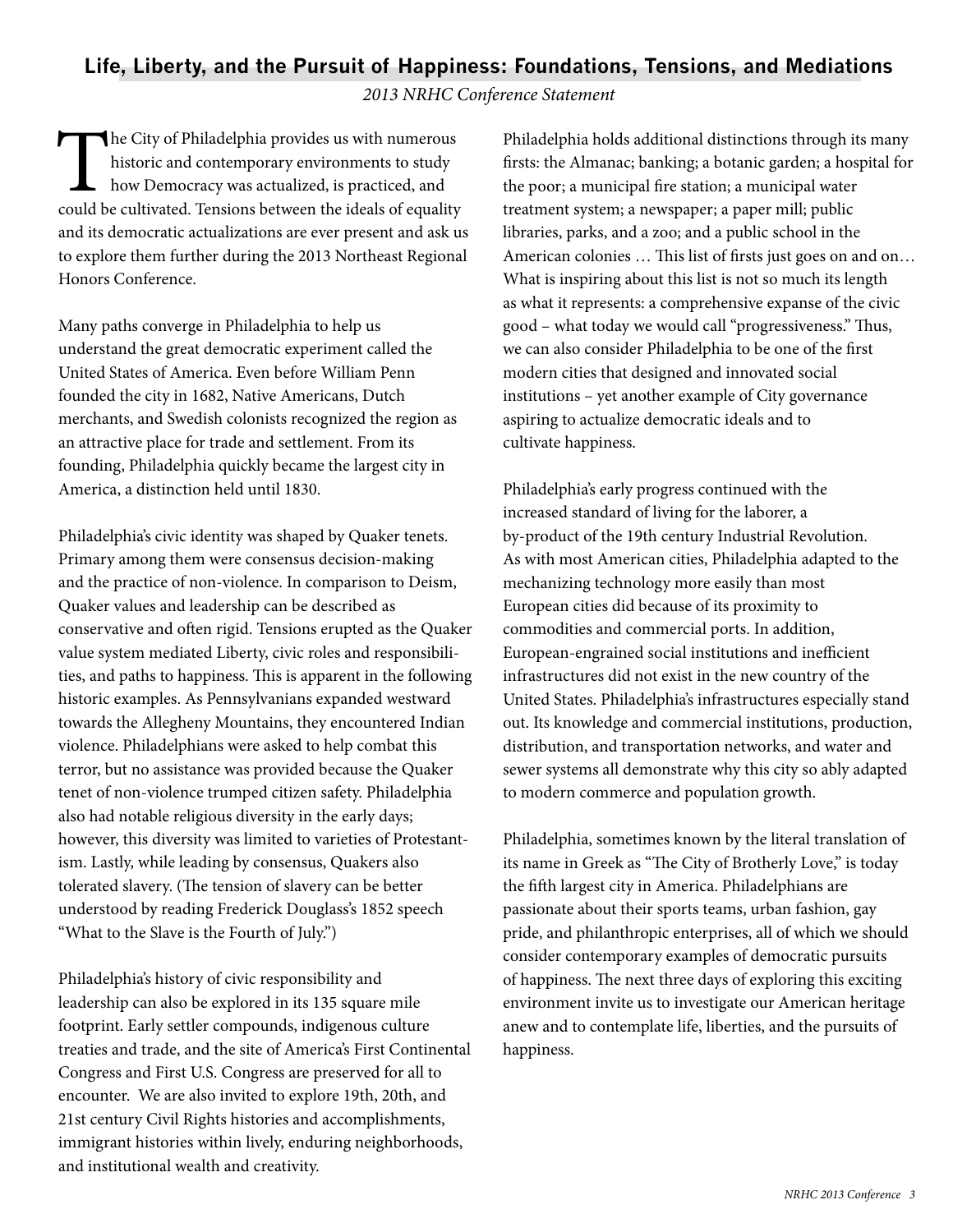## **Life, Liberty, and the Pursuit of Happiness:** *Foundations, Tensions, and Mediations*

2013 Northeast Regional Honors Council Conference

Society Hill Sheraton | One Dock Street | 2nd and Walnut Streets | 215 - 238 - 6000

*Northeast Regional Honors Council Officers* 

> *President* Dr. Margaret Roman College of Saint Elizabeth

*President-Elect and Conference Chair* Ms. Lori Rubeling Stevenson University

> *Vice President*  Ms. Helen Fallon Point Park University

*Immediate Past President*  Dr. Joanna Gonsalves Salem State University

*Executive Secretary-Treasurer*  Dr. Shirley Shultz-Meyers Gallaudet University

> *Faculty Representative* Dr. Kathy Cooke Quinnipiac University

*Faculty Representative* Dr. Andrew Martino Southern New Hampshire University

> *Student Representative* Brent Barge Lock Haven University

*Student Representative* Freda Raitelu LaGuardia Community College

*Newsletter Editor and Webmaster*  Dr. Brian Etheridge University of Baltimore

#### *Greetings from the President*

Welcome to Philadelphia, a central hub of history and culture! Explore the roots of our Democracy as well as the art and architecture, the cuisine, and the Squares with their inhabitants. Engage a few of the people in conversation as you explore the City as Text. The Conference Planning Committee has provided a rich program for you with a few surprises that should engage you intellectually as well as socially. We hope you return home with a new sense of civic responsibility and creative ways to respond to the challenges of creating social change.

> – Margaret Roman  *President* of *NRHC*

#### *Welcome from the Conference Chair*

Welcome to the City of Brotherly Love! On behalf of the NRHC executive board, I am excited to welcome all of you to the City of Philadelphia. Those of us who have designed the City as Text experience this year are thrilled that Philadelphian senior citizens from *The Best Day of My Life So Far* organization will be joining us during the City as Text discussions and wrap-up session. A few exciting creative offerings during the conference include the First Friday Art Walk and Logo Design workshop. Many, many people have contributed to the conference programming. I especially want to thank the NRHC Executive Board for their leadership. Thank you to Marcella Deh, Rich Nigro, and Preston Feden, our conference co-hosts. Kudos to Stacie Campbell and Tom Weitzel, Society Hill Sheraton Hotel managers, who have accommodated our conference needs effortlessly. A special thanks to Ross Wheeler and Julia Fennell for their expertise and continual involvement in executive board business– their "institutional" knowledge helps all of us in complete our tasks. Lastly, I would like to acknowledge the assistance that I have received from Abby Monson, Stevenson University intern, and Meredith Durmowicz, Stevenson University Honors Program Director, for their assistance and support.

– Lori Rubeling

 *President Elect of NRHC and Conference Chair*

**Join us in Niagara Falls, New York for the 2014 NRHC Conference, April 10-13!**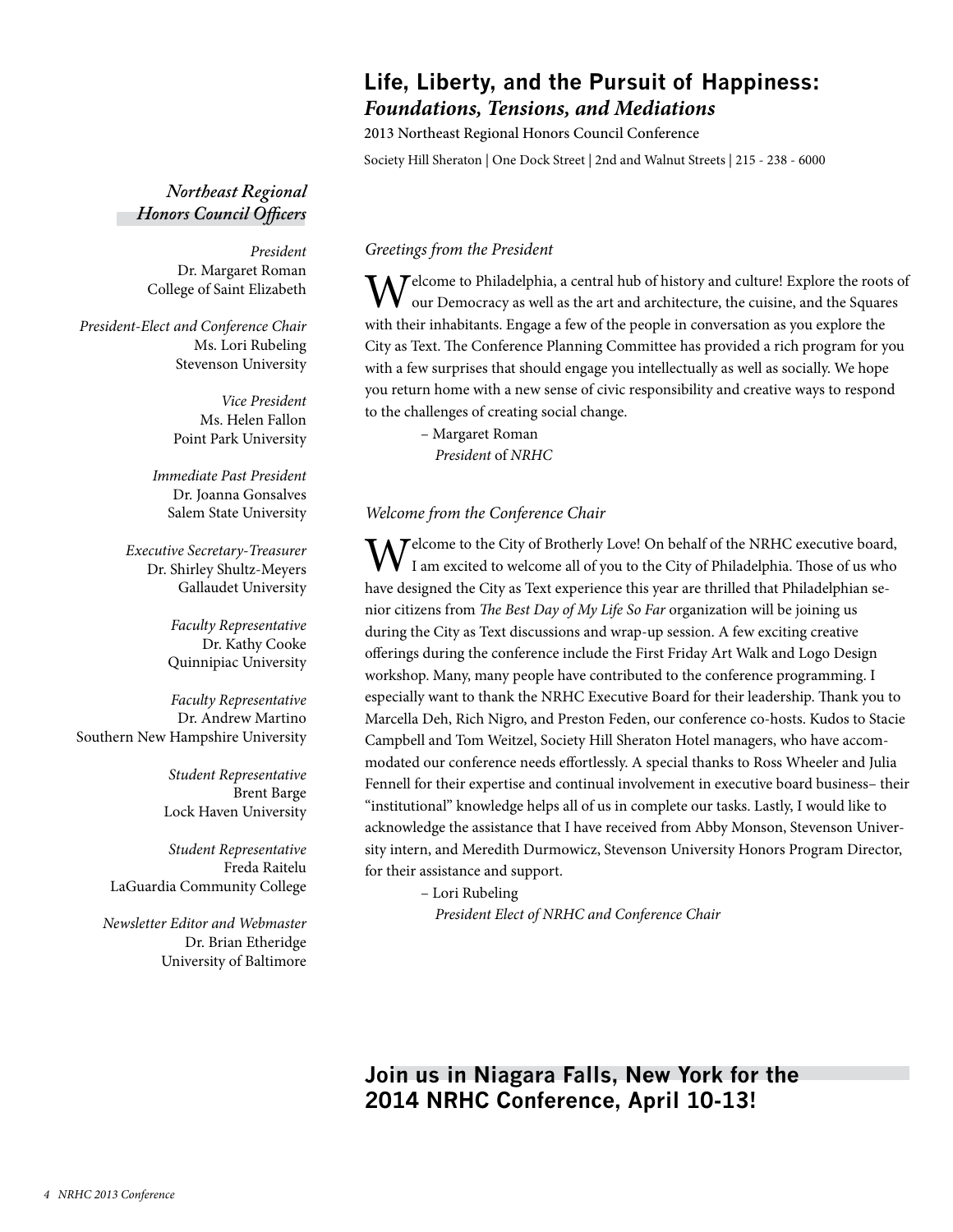#### **NRHC 2013 Conference** *Schedule At A Glance*

#### **Thursday**

Registration, 5:00pm-7:45pm Student Icebreaker/Mixer, 6:30pm-9:30pm Executive Committee Meeting, 7:45pm-8:30pm "Big Picture" Conversation, 8:30pm-10:00pm

#### **Friday**

Registration, 7:45am-12:00pm; 2:00pm-5:00pm City as Text Introductions, 9:00am-9:30am City as Text activities (lunch on your own), 9:30am-1:30pm City as Text Wrap-up and Guest Speakers, 1:45pm-3:15pm Faculty Led Creative Workshops, 3:30pm-7:00pm Banquet and Keynote Speaker, 7:30pm-9:30pm *Friday Night Game Night*, 10:00pm-12:00am

#### **Saturday**

Registration, 7:45am-12:00pm Breakfast, 7:30am-9:00am Roundtable Discussions Poster Presentations Paper Session One, 9:10am-10:25am Paper Session Two, 10:35am-11:50am Presidential Lunch and Address, 12:00pm-1:30pm Paper Session Three, 1:40pm-2:55pm Paper Session Four, 3:05pm-4:20pm Developing and Honors: Nuts & Bolts, 4:30pm-5:45pm Student Caucus, 4:30pm-5:45pm NRHC Business Meeting, 6:00pm-7:00pm "Saturday Night" Dance Party- Hamilton Room, 8:30pm-12:00am

#### **Sunday**

Breakfast, 8:00am-10:00 am Roundtable Discussions Poster Presentations State-level meetings, 9:30am-10:30am NRHC Executive Wrap-up session, 10:00am–10:15am

#### **Thursday** *Conference Schedule*

Registration 5:00pm-7:45pm *Prefunction Area*

All Mixed Up Student Mixer Event 6:30pm-9:30pm *Hamilton Room*

NRHC Executive Committee Meeting 7:45pm-8:30pm *Prefunction Area*

"Big Picture Conversation" 8:45pm-10:00pm Facilitators: Andrew Martino and Kathy Cooke



**The 2013 NRHC Conference has been sponsored in part by the National Collegiate Honors Council.**

**The NRHC Executive Board appreciates this support and recognition of its conference programming and leadership in Honors learning and teaching.**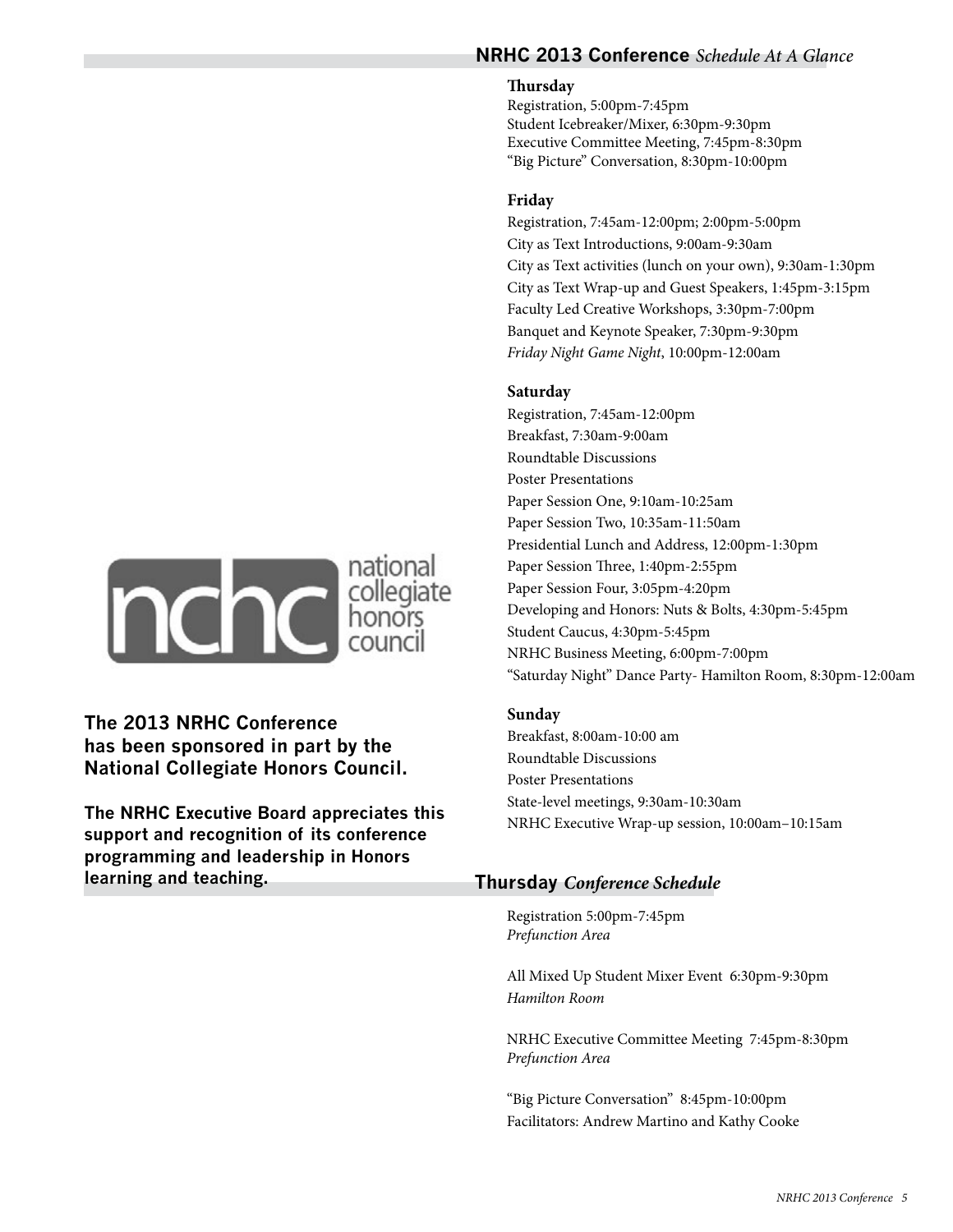

The **2013 Conference City as Text** keynote speakers are several Philadelphian senior citizens from The Best Day of My Life So Far community organization. These experts in "everything Philadelphian" will sit in and listen to the afternoon City as Text breakout discussions and then participate in the wrap up session.

The Best Day of My Life So Far is a community organization that empowers senior citizens and teens through storytelling. To learn more about this organization, please go to its Facebook page: https://www.facebook.com/pages/The-Best-Day-of-My-Life-So-Far/188367173155 and web site: www.bestdayofmylifesofar.org.



#### **Dr. Lucy Kerman Friday Banquet Keynote Speaker**

Dr. Lucy Kerman is Vice Provost for University and Community Partnerships at Drexel University. In this role, Dr. Kerman is responsible for providing strategic direction to support the University's vision for its neighborhood initiatives. She helps align academic and administrative resources, creating a coordinated and leveraged approach to community revitalization.

Before coming to Drexel, Dr. Kerman served as Vice President of Policy and Planning at the Urban Affairs Coalition, where she focused on public policy, program development, strategic planning and organizational advancement. She worked closely with communities

throughout the city to support youth and families, build wealth and create economic opportunity, and strengthen the grassroots nonprofit sector.

Dr. Kerman was also a member of the president's staff at the University of Pennsylvania, where she helped to coordinate Penn's West Philadelphia Initiatives, a comprehensive community revitalization effort. Her projects included the creation of the Penn Alexander School, a university-assisted neighborhood school; UC Green, a community greening effort; and the Friends of 40th Street, a community advocacy group to support equitable retail development.

Dr. Kerman has worked as a consultant on projects involving community revitalization, particularly the role of anchor institutions in supporting neighborhood redevelopment, housing development and school reform and improvement. She is a graduate of Wellesley College and earned her Ph.D. in history from the University of California, Berkeley, and a business certificate from the Wharton School.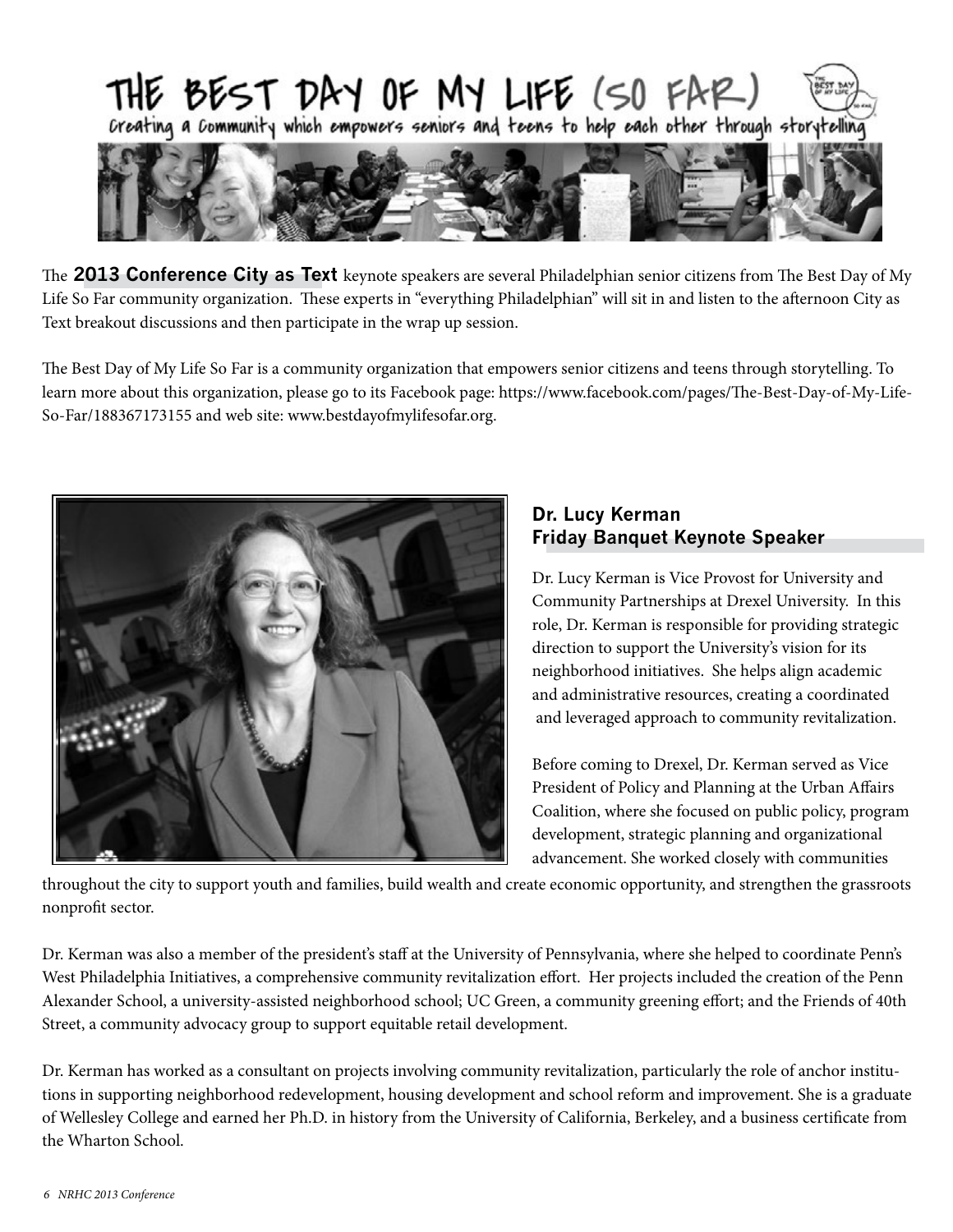#### **Friday** *Conference Schedule*

#### **City as Text Introduction** *BCD Ballroom* 9:00am-9:30am

 There is an abundance of City as Text explorations in the City of Philadelphia. The 2013 City as Text experience is designed around six city "squares" and eighteen neighborhoods.

#### *Franklin Square*

#### **Old City North**

*Betsy Ross House,* 239 Arch Street, \$4 *Elfreth's Alley,* 126 Elfreth's Alley, Free *Congress Hall,* 41 N 6th Street, Free *Free Quaker Meeting House*, Southwest Corner of 5th/Arch Street, Free *Arch St Friends Meeting House,* 320 Arch Street, Free *Christ Church,* 20 North American Street, Suggested donation \$3 **China Town**– Streets surrounding intersection of 10th and Race, Free *African American Museum,* 701 Arch Street, \$8 *Franklin Square,* Race and 7th Streets

*National Constitution Center,* 525 Arch Street, \$11 *Independence Visitor's Center*, Market and 6th Street

#### *Washington Square*

#### **Old City South**

*Independence Hall,* 41 N 6th Street, Free *(reservation suggested) Carpenters' Hall,* 320 Chestnut Street, Free *Site of Benjamin Rush's home,* Walnut and Third, Free *Philadelphia History Museum,* 15 S. 7th Street, \$6 *American Philosophical Society,* 105 South 5th Street, Free *Nat'l Museum of American Jewish History*, 101 S. *Independence Mall* East, \$11 *Liberty Bell,* 500 Market Street, Free

#### **Society Hill**

*Independence Seaport Museum* 211 S. Christopher Columbus Boulevard, \$10 *Old Pine St. Church,* 412 Pine Street *Physick House,* 321 South 4th Street, \$4

*Mother Bethel African Methodist Episcopal (AME) Church,* 419 South 6th Street

*Old St. Mary's Church,* 252 South Street, \$4 (between Locust & Spruce Street) *Headhouse Square,* 2nd /Lombard Streets

#### **Queen Village**

*Gloria Dei* (Old Swedes Church), 916 S Swanson *Settlement Music School,* 416 Queen Street *Fabric Row,* 4th St from Bainbridge to Catherine Streets

*Washington Square continued:*

#### **Bella Vista**

*Samuel S. Fleisher Art Memorial*, 719 Catherine Street *Magic Gardens*, 1020 South Street *Mario Lanza Museum*, 712 Montrose Street *Cianfriani Park*, 8th/Fitzwater Street *Italian Market*, 9th/Christian Street *Palumbo Park*, 9th/Bainbridge Street

#### **Washington Square**

*Pennsylvania Hospital*, 800 Spruce Street, \$4 suggested donation *Historical Society of Pennsylvania,* 1300 Locust Street *William Way Community Center*, 1315 Spruce Street *Forrest Theater*, 1114 Walnut Street

#### **Jeweler's Row**

*Philadelphia History Museum,*  15 South 7th Street, \$6 *Walnut Street Theater,* 825 Walnut Street *Forrest Theater,* 1114 Walnut Street *Thomas Jefferson University,* Walnut and 10th Street *Wills Eye Hospital,* 840 Walnut Street

#### *City Hall Square*

#### **Convention Center**

*Reading Terminal Market* 51 North 12th Street, Free *Fabric Workshop and Museum,* 1214 Arch Street *Masonic Temple,* One North Broad Street, \$6 *The Gallery,* 9th and Market Street, Free

#### **Avenue of The Arts**

*City Hall*, Market and Broad Streets *The Union League,* 140 S. Broad Street *Academy of Music,* 240 South Broad Street *Kimmel Center,* 300 South Broad Street *Wilma Theater,* 265 South Broad Street *University of the Arts,* 320 South Broad Street

#### **Logan East**

*LOVE Park,* 15th/JFK Blvd. *Philadelphia Academy of the Fine Arts* (PAFA), 118-128, N. Broad Street, \$15 *Lenfest Plaza,* 118 Broad St., Free *Cathedral of Saints Peter and Paul,* 18th/Race St Suburban Station, 16th/JFK Blvd.

#### *Rittenhouse Square*

#### **Graduate Hospital**

*Marion Anderson Home,* 762 S. Martin Street *United States Naval Asylum* (1834-1976), Gray's Ferry Avenue and Bainbridge

#### **Rittenhouse West**

*Mutter Museum,* 19 S 22nd Street, \$14 *The Rosenbach Museum and Library* 2008-2010 Delancey Place, \$5 student admission *Fitler Square,* Pine/23rd Street *Schuylkill River Park,* 26th/Spruce Street

#### **Rittenhouse East**

*Philadelphia Art Alliance,* 251 South 18th Street, \$3 student admission *Curtis Institute of Music,* 1726 Locust Street *Plays and Players Theater,* 1714 Delancey Place

*The Academy of Vocal Arts,* 1920 Spruce Street

#### *Logan Square*

#### **Logan West**

*Franklin Institute,* 222 North 20th Street, \$16.50 *Free Library of Philadelphia,* 1901 Vine Street, Free *Academy of National Science,* 1900 B. Franklin Pkwy, \$15

#### **Art Museum**

*The Barnes Foundation,* 2025 B. Franklin Pkwy, \$10 *The Rodin Museum,* 2154 B. Franklin Pkwy, \$6 donation *Philadelphia Water Works*, 640 Waterworks Drive, Free *Philadelphia Museum of Art,* 600 Benjamin Franklin Parkway, \$14

#### *University Square*

#### **University City/Drexel**

*Drexel University*, Market/33rd/surrounding area *30th St Station*, 30th and JFK Blvd

#### **University City/Penn**

*Institute of Contemporary Art*, 118 S. 36th Street, Free *Annenberg Center for the Performing Arts*, 3680 Walnut Street *University of Pennsylvania*, 34th/Locust

 and surrounding area *Penn Museum of Archeology and Anthropology*, 3260 South Street, \$8

#### **City as Text Explorations**– lunch on your own City of Philadelphia: 9:30am-1:30pm

**City as Text Breakout Discussions and wrap-up conversation** *BCD Ballroom* 1:30pm-3:30pm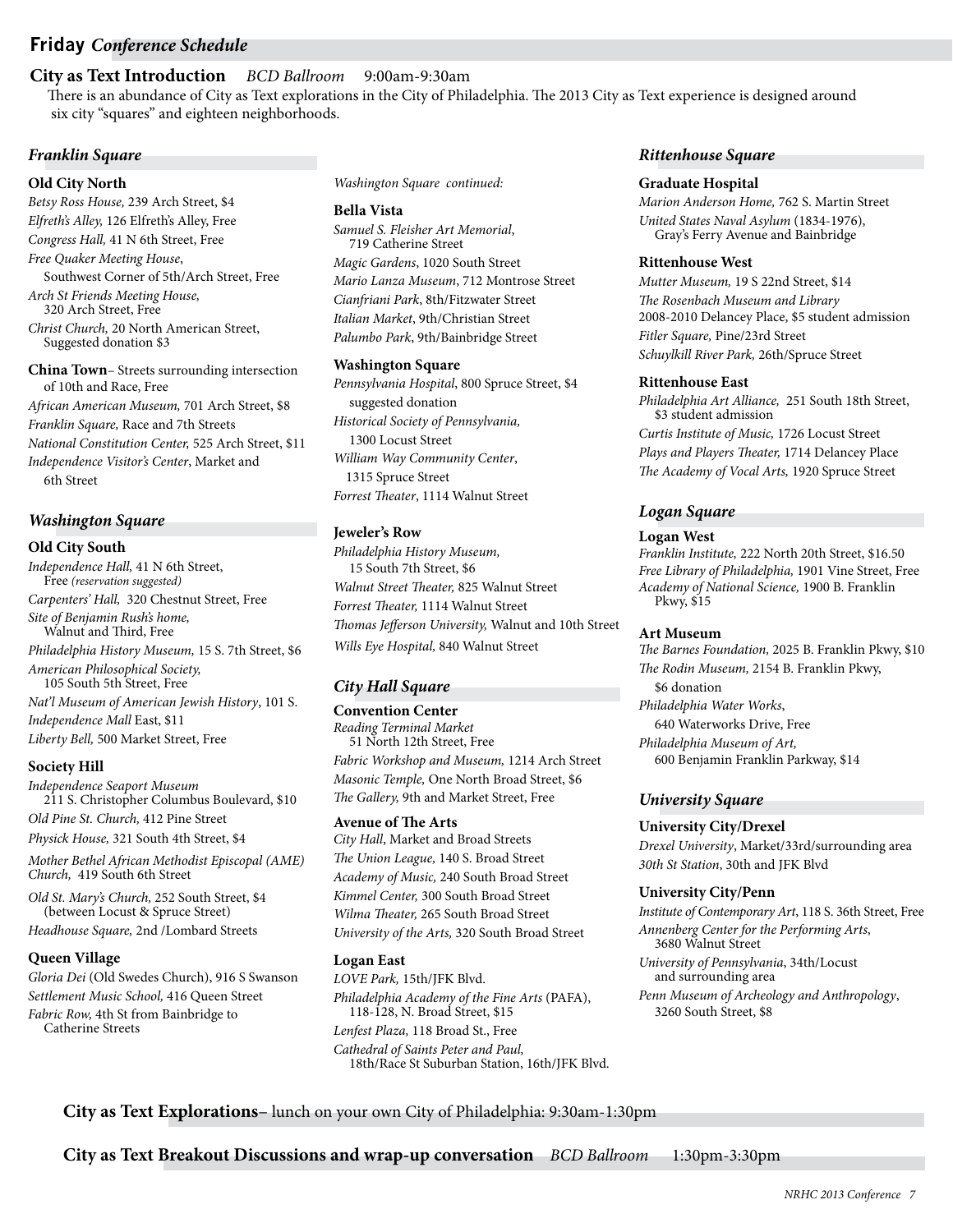**Creative Workshops,** 3:45pm-7:00pm times vary

#### 3:45pm-5:45pm

# **Human Evolution: Lucy in the Sky with Diamonds**

Kathy Noland - knolan@sfc.edu

In this workshop, you will learn about early human and pre-human species and what we share in common with other primates. Following a short briefing, we will engage in a number of activities including completing a poster of Lucy, (Australopithecus afarensis), graphing differences of various primates, both extinct and living, and calculating the volume (in a fun, novel way) of various 3D skull models that will be available. Institutions in Philadelphia that foster learning about Human Evolution such as the Mutter Museum, Franklin Institute, and the Academy of Sciences will be mentioned. Questions about the human skeleton will also be explored. Do you have what it takes to embark on this adventure in exploring your past and the present?

#### 3:45pm-5:15pm

# **Transition - Engaging Honors Students in Professional Development**

Linda Kobylarz - LKobylarz@Post.edu Co-presenter Dr. Elizabeth Johnson

This hands-on workshop will explore several fun and creative ways to engage students in developing three critical professional skills: team building, problem-solving, and decision-making. The activities are designed to enhance student awareness of how they interact with others and approach work tasks. Students gain insights about their strengths and recognize areas that need further development. Students make connections between developing professional skills and reaching their career goals. This type of group activity also builds community and a strong bond among the participating Honors students. An overview of a successful approach to professional development for Honors students will be provided.

#### 3:45pm-5:45pm

#### **The Art of an Honors Autobiography**  Ruth Ost - rost@temple.edu Musu Davis - Musu@temple.edu

Philadelphia is a city famous for its murals, numbering well over 1000. The Mural Arts Foundation calls them "autobiographies of neighborhoods." This workshop will ask how much we can tell about Honors– a neighborhood focusing on visual culture. Lead ing into our discussion of Honors, we will look at the truth claim of the Mural Arts Foundation. (*http://muralarts.org/about/history)*

We will discuss not only how the murals visually function but how we visually narrate our Honors autobiographies through our websites, brochures, social media and lived-environment. Participants need to bring examples of their Honors promotional material, brochures, etc., which we will close-read. What stories are we telling, by design or default, about our respective Honors colleges/programs neighborhoods?

#### 5:00pm-7:00pm **First Friday in Philadelphia**

*Pick-up First Friday map in the Prefunction Area*

First Friday in Philadelphia is a free monthly arts event that takes place in Philadelphia's Old City Neighborhood, just a few blocks from the NRHC conference hotel.

Stop by the Conference registration area to pick up a map and begin a self-guided tour of this monthly arts event! For more information visit http://www.visitphilly.com/events/philadelphia/ first-friday/ and http://www.oldcityarts.org/

#### 5:45pm-7:00pm

#### **Logo Creative Workshop**

Cameron Garrity from Daemon College and Abby Monson from Stevenson University will facilitate a branding and logo design workshop for the Northeast Regional Honors Council.

#### 7:30-9:30 pm **Banquet** *ABCDE Ballroom*



*Dr. Lucy Kerman keynote speaker*

#### 10:00pm-12:00am **Friday Night Game Night** *Ballroom*

The Friday Game Night will be a Minute–To–Win–It Group competition. Students will be able to form their own teams to participate in many Minute–To–Win–It type games. Join us for a great chance to have some friendly competition with each other and win some cool prizes and bragging rights!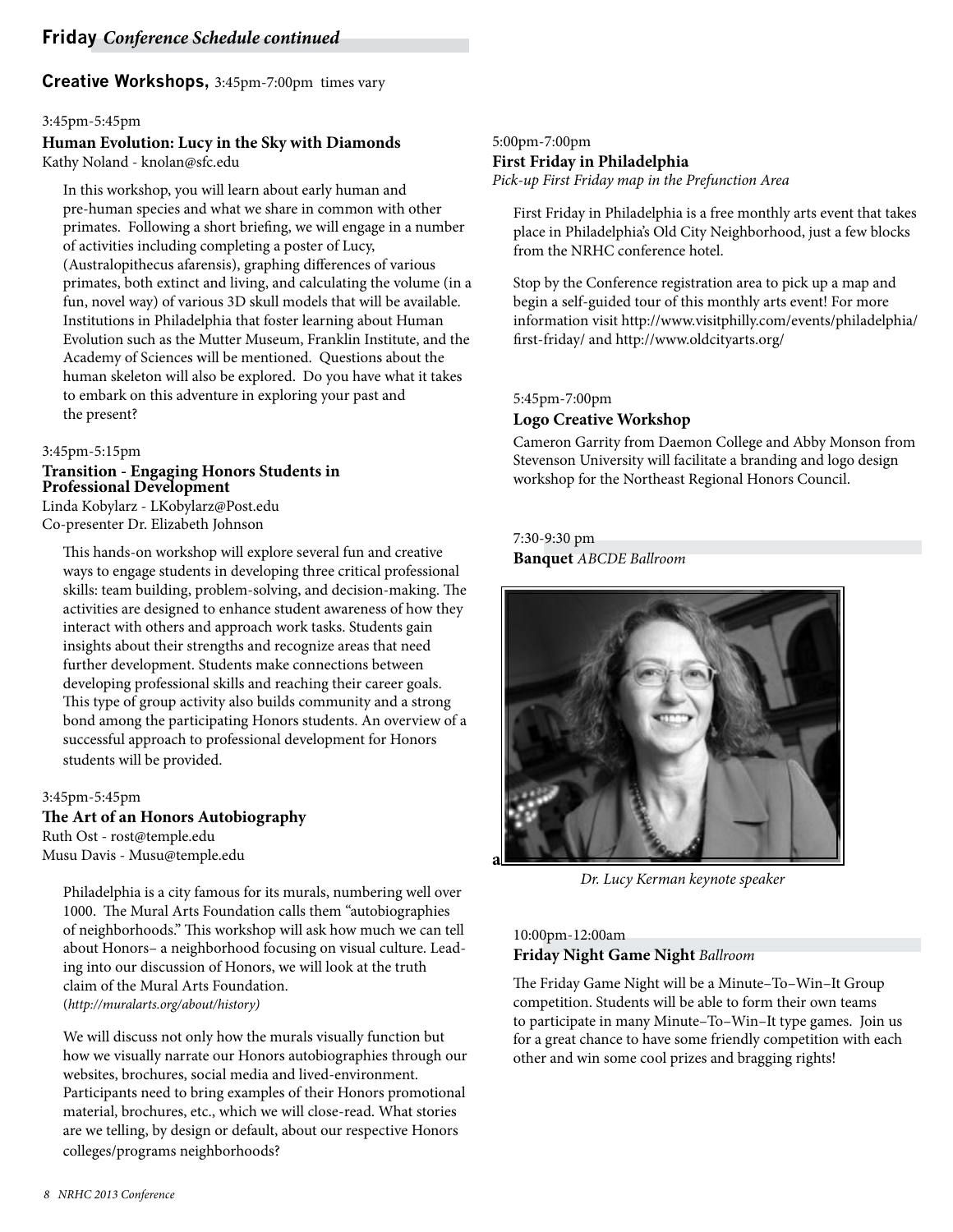7:30am-9:00am **Breakfast**– *BCD Ballroom* 

#### 8:00am-9:00am **Roundtables**–BCD *Ballroom*

#### **1: The Idea of Happiness**

*The Root of Happiness*  Paulina Cotzomi– Fairleigh Dickinson University, Metropolitan Campus

*What is Happiness? A Cross Cultural Examination*  Richard Schuler II – SUNY Old Westbury

#### **2: Issues in Education**

*The Missing Pieces of American Education*  Lauren Denio– Westfield State University

*A Global Perspective on Special Education: Culturally Responsive Practices for Dominican Classrooms*  Miranda Aaron– Shippensburg University

*Environmental Education: Improving Scientific Literacy Through Inquiry*  Holly Plank– Shippensburg University

#### **3: Literary Explorations of Freedom and Happiness**

*Living for the Better* Pananya Kamkourkong– Felician College

*Suicide: The Only Freedom?*  Alexander Hajjar– Macaulay Honors College

#### **4: The American Dream - Labor and Possibility**

*The American Dream: The Illusion Amongst Us*  Jasmin Crowder– Fairleigh Dickinson University, Metropolitan Campus

*Labor Relations and Workers' Rights in the Land of Opportunity: A Historical and Comparative Study* Casy Stelitano– Point Park University

#### **5: Creating Honors Communities 1**

*"Honors? Never heard of it..." – Pushing Your Program into the Campus Limelight*  Audrey Dollinger, Cameron Garrity, Taylor Miller, Matthew Ullery, Caitlin Scheeler– Daemen College

*Honors Housing and Life, Liberty and the Pursuit of Happiness*  Alexis Apel– Eastern Connecticut State University

*Honors Program Cohorts*  Kayla Cusano– Eastern Connecticut State University

#### **6: Approaches to Building Honors Communities**

*Building An Honors Community Through Events*  Austin Theis, Paul Van Auken– Lock Haven University

*Communal Honors Spaces: The Good, The Bad, The Ugly*  Patryk Perkowski– Macaulay Honors College of Queens College

#### **7: Medical Practice: Technology and Individual Rights**

*The Benefits of Technological Advances in Medicine*  Tiffany Cuello– Fairleigh Dickinson University, Metropolitan Campus

*Give Me Liberty and Give Me Death: Laws of Human Death and Dying*  Dominick Vilsaint– St. Francis College

#### **8: Healthcare and Quality of Life**

*Benefits of Science and Technology in Health Care*  Gabriel Leconte– Fairleigh Dickinson University, Metropolitan Campus

*Philadelphia Hospital - The First Hospital in the Nation and How it Molded the Medical Community*  Michel'le Bryant– Fairleigh Dickinson University, Metropolitan Campus

*Quality of "Life" in the United States*  Edan Bashkin– SUNY Old Westbury

#### **9: Sex, Stereotypes, and American Popular Culture**

*Rape 101: A How-to Guide for Beginners (Brought to You By Disney)*  Jeremiah Sammons– Gallaudet University

*The Cultural Prevalence of Sexism, Racism, Heterosexism and the Distraction to Classism*  Anthony Salcedo– LaGuardia Community College

*The Effects of Discrimination on Pursuing Happiness* Dunia Gragui– St. Francis College

#### **10: Neuroscience: Investigations into Cognition and Happiness**

*Advances in Neurological Research Help Facilitate the Pursuit of Happiness for the Common Man*  Alexandra Romanczuk– Fairleigh Dickinson University, Metropolitan Campus

*Basic Concepts of Cognitive Skills and the Possibility of Cognitive Training Demonstrated by the Example of Lumosity – a Successful Online Brain Training Program* Tam Ho– Fairleigh Dickinson University, Metropolitan Campus

#### **11: A Mixed Nation: Ethnic Conflict or Unity**

*Palestinian/Arab Immigrants in Philadelphia – Seeking Liberty and Pursuing Happiness* Katie Potts– Point Park University

*What Does Life, Liberty & The Pursuit Of Happiness Mean To You?*  Crystal Martinez– SUNY Old Westbury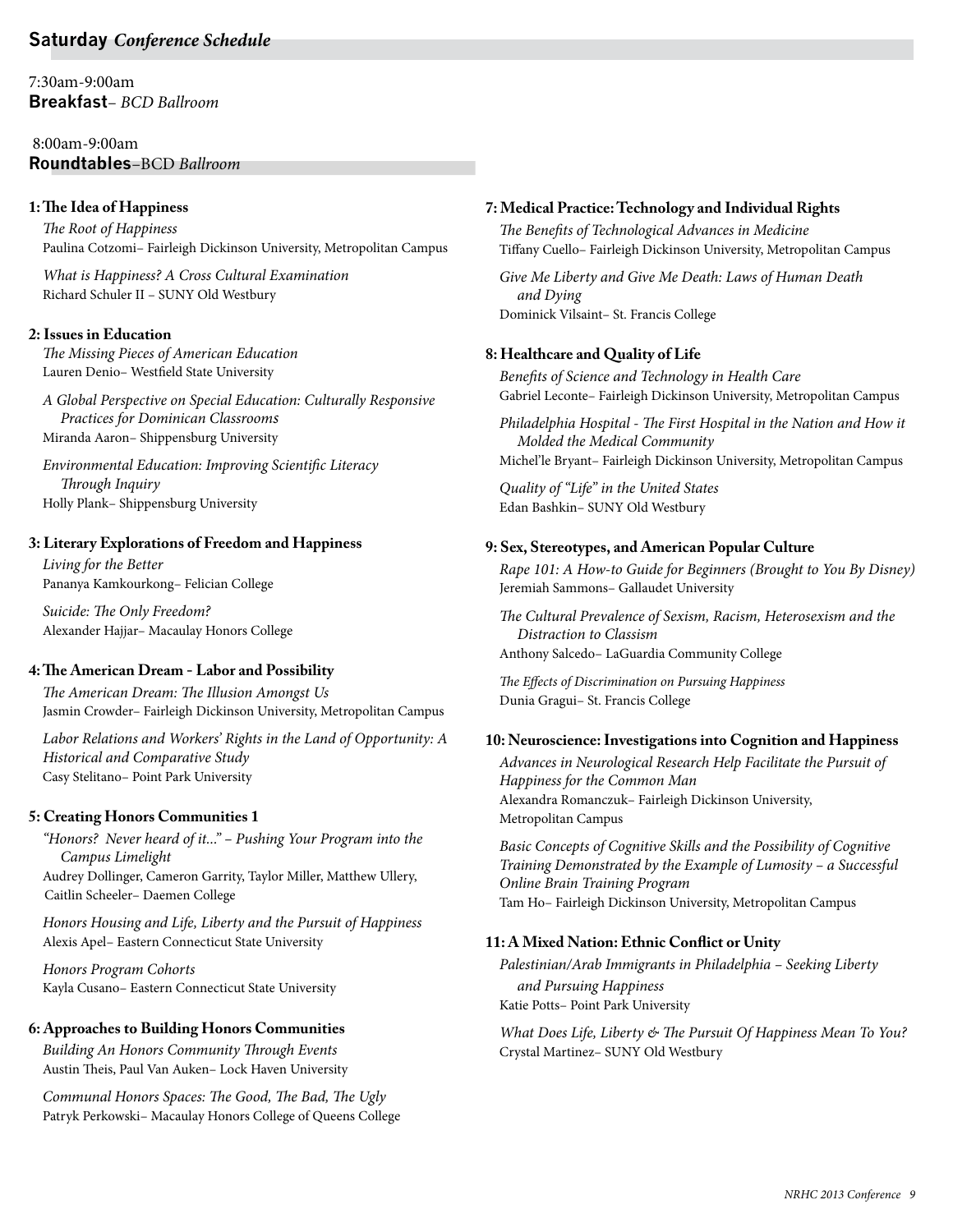#### **Roundtables** *continued:*

#### **12: Minority Rights and the American Dream**

*Forced Liberty*  Danielle MacConnell– Fairleigh Dickinson University

*The Black Hills: A Scar against Life, Liberty, and the Pursuit of Happiness*  Jennifer Daltorio– Westfield State University

*The Violence of Colonization Never Ended for Native American Women*  Beth Teague– Westfield State University

#### **13: How Sustainable is Freedom?**

*In Greed We Trust: Ambition, Greed, and the Pursuit of Happiness*  Judy Kairouz– Saint Francis College

*Is True Freedom Sustainable?*  Lyndon Seitz– Westfield State University

#### **14: Studies in the Brain and Mental Illness**

*A Personal Journey of Pleasure & Pain: A Case Study of Mental Illness* Teresa Medeiros– Lasell College

*The Neurophysiology of Psychopathic Brain Morphology and Functionality* Anne Carenina Balicusto– The College of New Jersey

#### 8:00am-9:00am

#### **Poster Presentations**

*Prefunction Area*

*Living in Diversity vs. Learning about Diversity: Effects on Student Attitudes* Ashton Corley– Bloomfield College

*Students' Attitudes Towards Working with Older Adults* Marianne Flood, Jessica Leandre, Thelesha Gray,Valerie Miller, Katie Sanchez, Kripa Patel – Bloomfield College

#### *The Fiscal Cliff*

Jessika Geneus– Bloomfield College

*Undergraduate Expectations of GPA and Research Requirements When Planning for Future Graduate Study*  Sally Ann Goncalves– Bloomfield College

*Sustainable Living Through Conscious Consumption*  Cory Harrell– Bloomfield College

*Gender Separation: What Doesn't Meet the Eye?*  Sarah Bechtel – College of Saint Elizabeth

*The Irish Genocide* Ashley Bouwense– College of Saint Elizabeth

*Tattooing on Pregnant Women*  Adia Boyd– College of Saint Elizabeth

*The Pursuit of a Better Education* Chantelle Garcia, Ju Young Lee – College of Saint Elizabeth

*Black Mold and Neurogenesis*  Sarah Leibowitz– Queens College

*10 NRHC 2013 Conference*

#### **Poster Presentations** *continued:*

*Characterization of a Standard Set of Dairy Spoilage Organisms*  Kristen Kurtz– College of Saint Elizabeth

- *The Fragility of Freedom: Treachery and Traitors in the Days of the Young American Republic*  Carolyn Shafer – College of Saint Elizabeth
- *Music: The Instrument to the Soul and the Sacred Liturgy*  Shannon Tipton – College of Saint Elizabeth

*Gutenberg and the Internet: Effects on Society and Literacy*  Sara Tumasz-Zolty – College of Saint Elizabeth

*Paleolithic Cave Art: What Were They Thinking?*  Amanda Haskin– Community College of Allegheny County

*Black Holes and Star Formations*  Sheila Matisz– Community College of Allegheny County

*Feministic Ideals and Romantic Relationships*  Audrey Dollinger– Daemen College

- *The Comparative Analysis of Fibrin Specific and Fibrin Non-Specific Drugs in the Treatment of High Risk Pulmonary Embolism*  Caitlin Scheeler– Daemen College
- *Tibetan Refugee Communities in India: A Case of Separated National and Cultural Identity*  Matthew Ullery– Daemen College
- *School Connectedness in Education*  Brooke Baldwin– Eastern Connecticut State University
- *Athletes and Evangelism: Spreading the Gospel or Causing Problems?*  Katherine Buyse– Eastern Connecticut State University
- *No Child Left Behind and Sheff v. O'Neill in the State of Connecticut*  Erin Daly– Eastern Connecticut State University
- *A Spatial and Physical Assessment of Geothermal Properties of Glacial Deposits in Southern New England*  Cody Lorentson– Eastern Connecticut State University

*Superheroes - An American Ideal*  Anthony Miclon– Eastern Connecticut State University

*The Process of Creating a Meteorology and Astronomy Viewing Station for the Eastern Connecticut State University Planetarium*  Adam St. Denis– Eastern Connecticut State University

*Why Drop the Bomb?*  Katherine "Alex" Huseman– Frederick Community College

*Lady Liberties: The Goddess Representations of Liberty in America, Great Britain, and France*  Thomas Colella– Ramapo College of New Jersey

*Record–Player Calendar* Peiyue Ma– Kingsborough Community College

- *Landmarks: Representation and Critique of The American Dream in Western New York* Hosanna Gifford– Niagara County Community College
- *The Dream Project: Niagara County Community College*  Rachel Kocsis, Dakota Reynolds– Niagara County Community College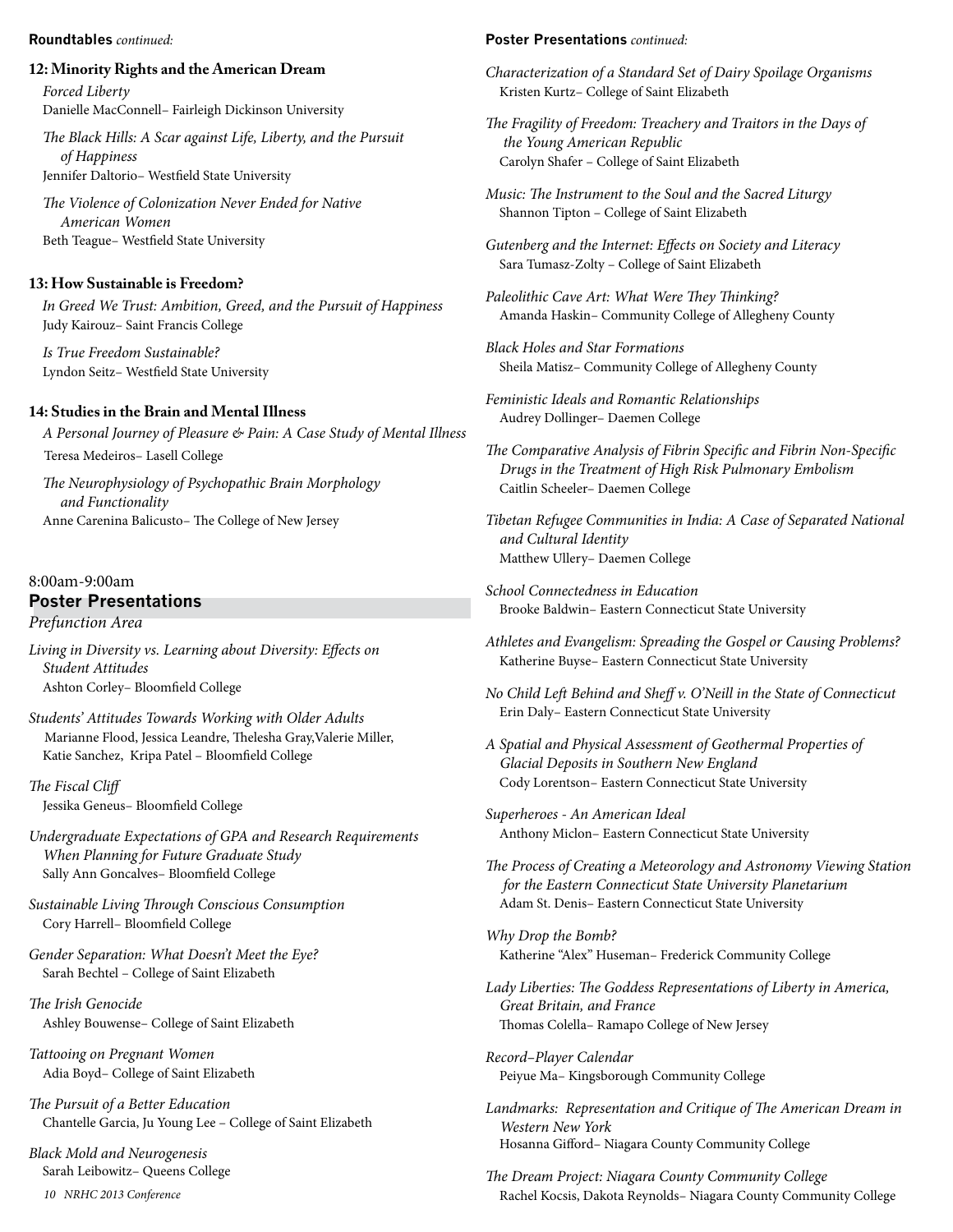#### **Education–In Pursuit of Excellence in Education**

*A1*Moderator: Glen Brewster

Jenna Zamary – *Lasell College* "Calculating with Dyscalculia"

Jessica Bruehert– *SUNY Orange* "The Pursuit of Happiness through Contribution"

Mackenzie Mosera– *The College of New Jersey* "Can You Hear Me Now?" An Interactive Ear Anatomy and Hearing Science Museum in Your Classroom"

Chelsea Baker– *Westfield State University* "Why Fear Should Be Your Only Fear: A Call for Teaching Failure"

#### **Social Sciences– Impact of Technology on Individuals and Groups**

*A2*Moderator: Shirley Shultz Myers

Caroline Suggs– *Gallaudet University*  "Free to be Deaf: Personal Liberty and Societal Happiness?"

Marley Koschel– *Eastern Connecticut State University*  "Videogames' Effects on Impulsivity, Anxiety, Risk Taking, and Physiological Reactivity"

Jeannette Raymond– *St. Francis College*  "Epic Win: How Video Games Make Us Better"

#### **Natural Science– Reaching Beyond: Other Realms and Paths**

**Bromley Moderator: Patricia Warunek** 

Anthony Mell– *Fairleigh Dickinson University, Metropolitan Campus*

"Using Drosophila Melanogaster as a Model Organism for Parkinson's Disease: An Exploration in Conserved Genetic, Behavioral, and Cellular Mechanisms"

Stephanie Sergent Rojas– *Fairleigh Dickinson University, Metropolitan Campus* "Osteopathic Medicine as a Pathway to Cultivate Life, Liberty and the Pursuit of Happiness For Patients and Physicians"

Vi Tang– *Fairleigh Dickinson University, Metropolitan Campus* "Gene Edition in Embryonic Stem Cells and Induced Pluripotent Stem Cells: A Prospect for Personalized Medicine"

Irina Znakharchuk– *Westfield State University* "Artistic Explorations of the 4th Dimension and Beyond"

#### **Interactive Workshop** *Progress Through Team-Building Claypoole*Moderator: Lisa Rosner

Ramon Rootharam– *LaGuardia Community College*

The idiom Life, Liberty and the Pursuit of Happiness can sometimes feel like it's the burden of the individual, meaning that it's one's own responsibility to realize these goals. This workshop will illustrate that these values can only be realized when we form strong communities to identify societal problems and address them together. This can only be accomplished when individuals possess strong communication and team-working skills.

Group discussion, graphic modeling, and a modified game of Pictionary will be the tools employed to explore team building.

#### **Interactive Workshop** *Public Issues Forum: Public vs. Private Education – Foundations, Tensions, and Mediations* **Cook Moderator: Rachel Goldsmith**

Brent Barge– *Lock Haven University*

Funding for Public and Private Education, both at the K-12 and Secondary Level, has been a hot topic in Pennsylvania and across the country over the last few years. Supporters and critics of both systems are in a constant struggle with public opinion, lawmakers, and funding sources about why students are failing, what can be done to help students achieve at higher levels, and what model is best for our children. This interactive session will reflect the Public Issues Forum model in the Lock Haven University Global Honors Program.

Participants will be presented both sides of the issue in a non-biased manner and will be given the opportunity to debate and defend their opinions. Information will also be given on how such a forum can be instituted in participants own honors program.

#### **Arts & Humanities– At the Altar of the Goddess**

**Flower Moderator:** Amy Bass

Regina Alvarado– *The College of New Rochelle* "Single Women: Past, Present, and Future"

Sarah Bartosiak– *Eastern Connecticut State University*

 "From Goddesses to Warriors: Women and Violence in Irish Cultural Nationalism, 1980-1930"

Emily Long– *Towson University Honors College*  "The Voiceless Women of the Old Testament and Apocrypha"

Mackenzie Norris– *SUNY Sullivan Community College* "Baby Steps: Generation Y and the Need for Feminism's Fourth Wave"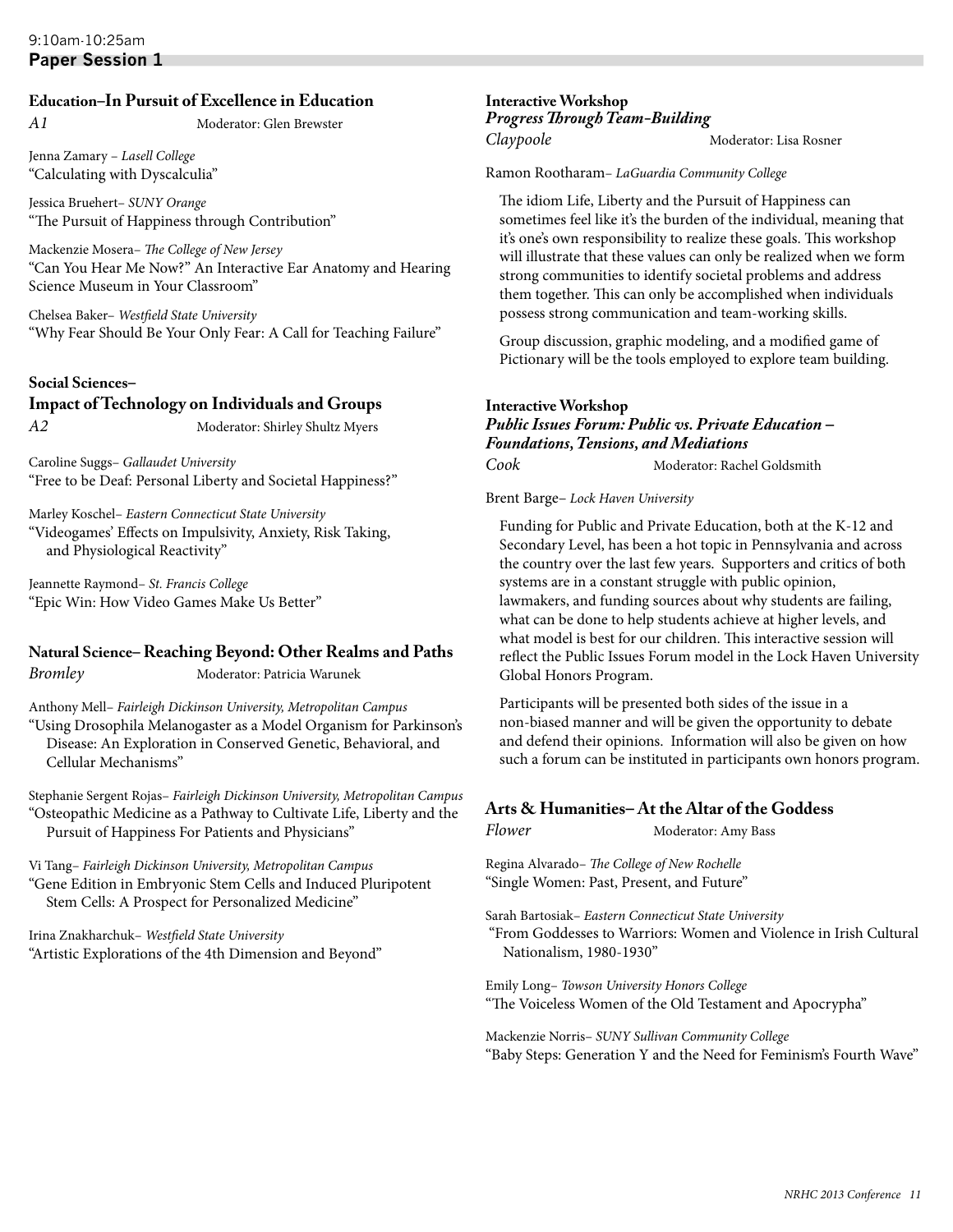#### **Paper Session 1** *continued:*

#### **Social Sciences– US Immigration Law**

*Frampton*Moderator: Rebekah Keaton

Jaclyn Jensen– *Simmons College* 

"Gendered Dangers: Examining the Disparate Effects of 'Get Tough' Immigration Policy on the Safety and Survival of Immigrant Women in the U.S."

Freda Raitelu– *CUNY LaGuardia Community College*  "Path to Citizenship: The Value of Coming Home"

Gabriela Roque– *Frederick Community College*  "Being 'Illegal': The Dehumanization of Immigrants"

#### **Arts & Humanities– Explorations of Identity**

*Reynolds*Moderator: William Salka

Noelle Ford– *Salisbury University* "Life is Literary: The Pursuit of the Self"

Lisa Petropoulos– *Eastern Connecticut State University*

"From Nothing to Something: Exploring My Recent Forays into the Physical through Creative Nonfiction"

Emily Lembo– *Salisbury University* "Japan's Outcasts: the Epidemic of Expanding Deviant Subcultures"

Kimberly Chambers– *Salisbury University*

"From Scientific Racism to Racial Democracy: Euclides da Cunha, Gilberto Freyre, and the Discussion on Brazilian National Character"

#### **Business & Technology– Quality Standards**

**Shippen Moderator: Anthony DeLuca** 

Christina Catalano– F*airleigh Dickinson University, Metropolitan Campus* "Duties of Corporations to Enforce Environmental Standards"

Elizabeth Darin– *Philadelphia University*

"Assessing the Legacy of Textiles and the Quality of Products with Students at Philadelphia University"

Ryan Michel– *SUNY Sullivan* "The Future of Automobiles: Alternatively Fueled Vehicles"

Luis Vaca– *William Paterson University* "Consumer Perceptions of Country of Origin in the Car Industry"

#### **Arts & Humanities– Re-thinking Borders**

*William Penn*Moderator: Margaret Roman

Nasreen Khan– *Felician College* "The Real Last Frontier: Pacifism"

Veronica Thompson– *Salisbury University* "Who's Your Daddy?"

Linda Ferguson-Clapp– *Monroe Community College* "Connecting With the Self: A Critical Analysis of Elizabeth Rex by Timothy Findley*"* 

Adam Heisman– *Salisbury University* 

"Beyond the Borders: Contrasting Film and Anime through the Bechdel Test"

10:35am-11:50am **Paper Session 2**

#### **Business/Technology–Communication and Application**

*A1*Moderator: Robert Moore

David Eberius– *Salisbury University* "Teaching Computers to Multitask: An Empirical Study of Parallel Processing Using the OpenMP"

Jessica Ramirez– *Monroe Community College*

"Generational Studies: The Work Environment of The Veterans, The Baby Boomers, Generation X, and The Millennials"

Michael Squitieri– *Macaulay Honors College at Brooklyn College* "The Computer as Creator: Can a Machine Write Poetry?"

Emily Wootten– *Philadelphia University*

"Integrating Blogging Techniques to Enhance the Classroom Experience"

#### **Natural Science– Medical Innovations and Breakthroughs**

*A2*Moderator: Zoe Sadler

Amy De Silva– *Fairleigh Dickinson University, Metropolitan Campus* "Discovery of AKH, a Drosophila hormone which manages glucose levels, can lead to the market of future potential diabetic drugs for humans."

Michael Ret– *Fairleigh Dickinson University, Metropolitan Campus* "Angiogenic Inhibitors and Cancer Treatment"

#### **Interactive Workshop** *Reaching the Next Generation: New Concepts and Ideas in the Next Generation Science Standards*

**Bromley Moderator: Justin Karter** 

Eric Frary– *Westfield State University*

The need for scientifically literate citizens is crucial in this age of climate change and discrepancies between people's attitudes towards scientific endeavors. The National Science Education Association has been working for the last several years to renew and revise the standards by which we measure student success in the science classroom. The new Next Generation Science Standards, set to be released this year, take into account new ideas about science education, including the integration of technology and engineering, as well as universal "cross-cutting" concepts.

This workshop will present cutting-edge ideas that are the backbone of the upcoming standards for science education. Through hands-on demonstrations and science experiments, participants will experience these new teaching directions themselves.

Following our investigation, we will hold a reflective forum on standardization of education and the importance of scientific literacy being bestowed at the K-12 school level.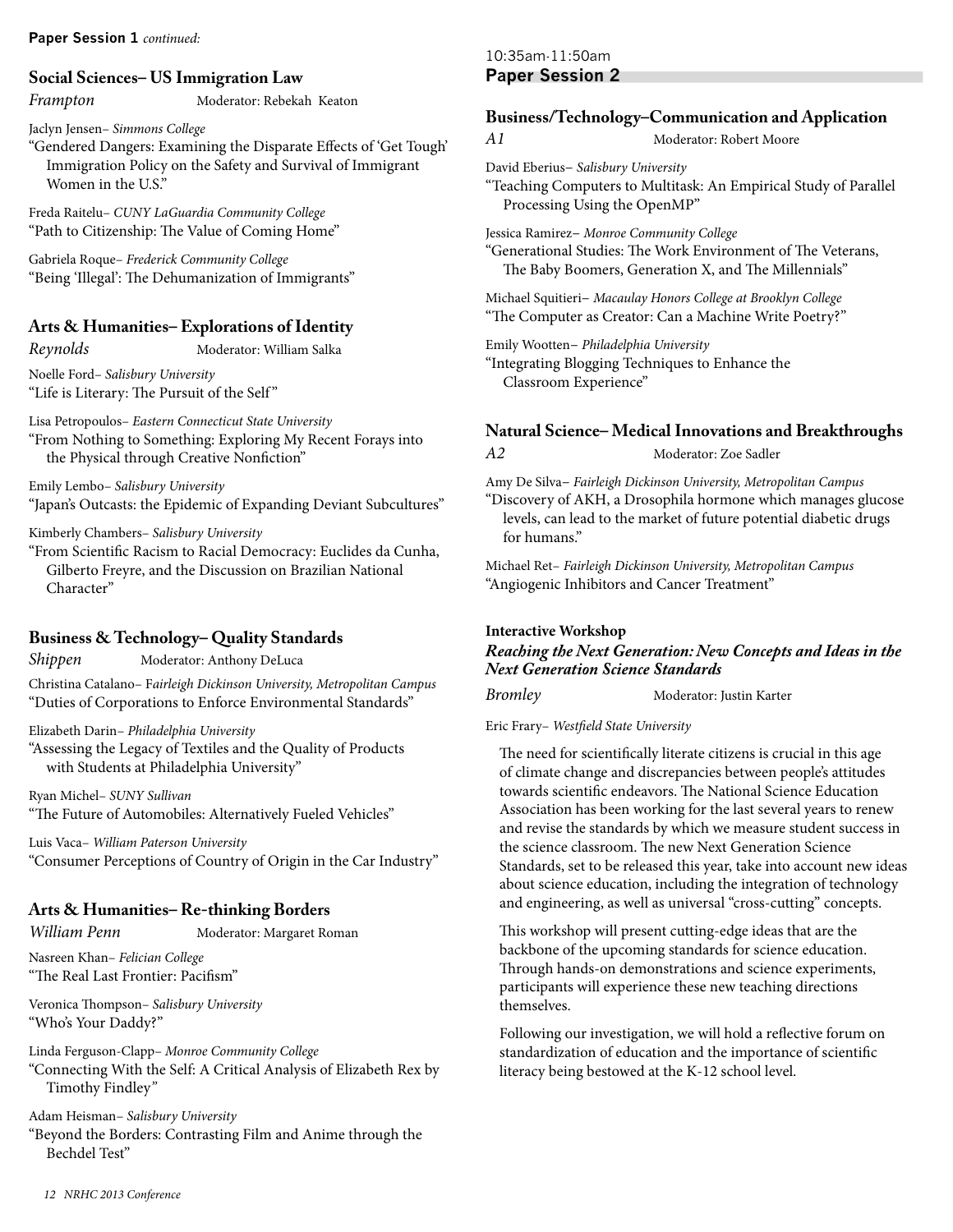#### **Paper Session 2** *continued:*

#### **Arts & Humanities– Literary Encounters**

*Claypoole* Moderator: Vanessa Diana

Isabella Alexandratos– *Point Park University*  "From Bank Notes to Burdens: India and England's Imperial Relationship in Detective Narratives"

Sean Lynch– *Hilbert College* "Mary Shelley's Frankenstein: A Monster's Life"

James Madigan– *Westfield State University* "The Suicidal Urges of Grendel's Mother in Beowulf "

#### **Social Studies– Urban Studies**

**Cook Moderator: Paul Dalessandris** 

Jessica Boothman– *Monroe Community College*  "Homelessness"

Christopher Morris– *Monroe Community College*  "THE THING THAT MAKES BUMPS IN THE NIGHT: Why No One is Safe from the Bed Bug Epidemic"

Brittany Timney– *Fairleigh Dickinson University, Metropolitan Campus*  "Why Not Brotherly Love?"

Michael Rainford– *Kingsborough Community College*  "New York City in the '70s: A City Under Siege"

#### **Arts & Humanities– The Pursuit of Happiness**

*Flower*Moderator: Ross Wheeler

Marie Borra– *Kingsborough Community College* "There is Always a Light at the End of the Tunnel"

Caitlyn Roper– *Fairleigh Dickinson University* "Life, Liberty, and the Pursuit of Happiness: Not for Everyone?"

Gordon Sayre– *The College of New Jersey*  "A Defense of Morality in the Absence of Immortality"

#### **Arts & Humanities– Places & Spaces**

*Frampton*Moderator: Julia Fennel

Danielle Corcione– *Ramapo College of New Jersey*  "Guy Debord's Dérive in Manhattan Context"

Ciedia Caberlon– *Westfield State University*  "The History and Post-Experience of the Indian Boarding Schools"

Mary Shannon Brady– *Community College of Allegheny County*  "Annie Dillard's Dialectical Tensions"

#### **Social Sciences– Oppression, Rebellion, and Terrorism**

*Reynolds* **Moderator: James Burton** 

Jacob Cafaro–*The College of New Jersey*  "Where Heaven Meets Earth: Religious and Social Connections in the Taiping Rebellion"

Katrina Notarmaso– *The College of New Jersey*  "The Importance of Elites in the Nicaraguan Revolution"

Meredith Taylor– *Rhode Island College*  "Rhetorical Analysis of Osama bin Laden"

Thelonious Williams– *Salisbury University*  "Americans' Perceptions of the Great Arab 'Experiments' "

#### **Interactive Workshop**

*Hands Up for Puppetry - Fighting the Devolution Shippen*Moderator: Lorna Ronald

#### Cameron Garrity– *Daemen College*

Puppetry is an ancient art form that dates back to the genesis of storytelling itself. Despite puppetry's rich tradition of being accessible to all audiences, the dawn of the industrial and television revolutions have relegated the art form to a children's medium. This interactive workshop will explore the vast depths of puppetry and its value in contemporary culture. We will first look to history, exploring what aspects of the revolutions contributed to puppetry's devolution and then, present and demonstrate various types of puppetry, looking to stimulate a discussion on what the form gives to its audience and how it can be utilized throughout the performance industry.

Cameron Garrity is the recipient of Daemen College's Think Tank Grant that provided him with funds to perform puppetry and attend puppetry performances throughout the Northeast. He will reflect upon his own experiences working with some of the country's premier puppeteers, including those who work with The Muppets.

#### **Education–Equality in Education**

*William Penn*Moderator: Sheila Stepp

Joanna Dykeman– *SUNY Orange* "Cutting Class"

Kayla Volpe– *SUNY Orange* "Public Single-Sex Education: 'Option' or 'Equality Demise?' "

Taylor Miller– *Daemen College*

"Effects of Labeling: Perceived Benefits and Lowered Self-Esteem in Children with Disabilities"

**Presidential Lunch** 12:00 pm - 1:30pm *BCDE Ballroom*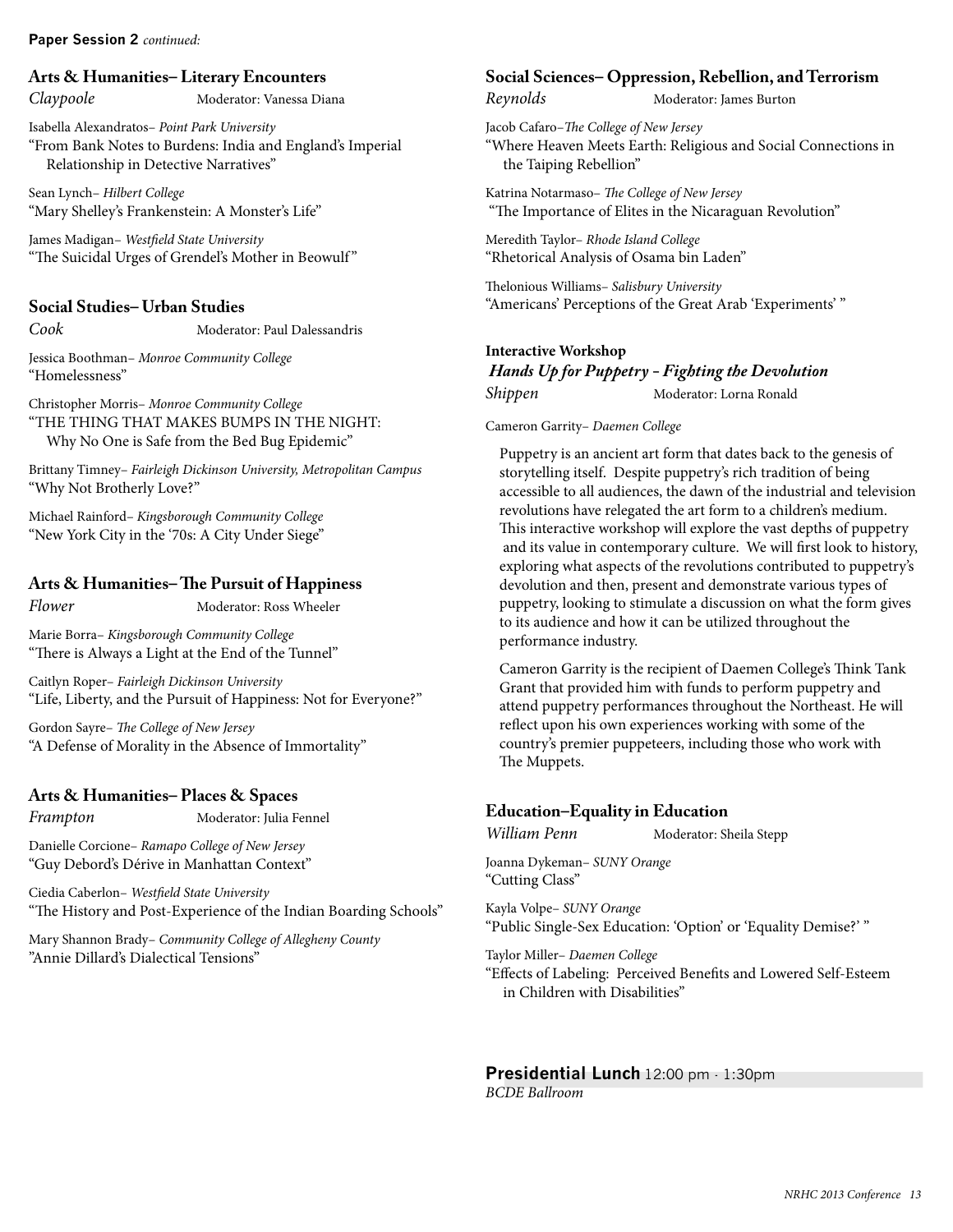#### 1:40pm-2:55pm **Paper Session 3**

#### **Natural Science– Life Altering Forces: Technology and Nature** *A1*Moderator: Miriam Salholz

Michelle Batchu– *St. Francis College*

"The Effects of Hurricane Sandy on the East Coast Environment and the Problems Posed for the Future"

Lucas Ciccarelli– *Philadelphia University* "Composites Engineering and Applications"

Abdullah Ijaz– *Monroe Community College* "The Life Cycle of Plastics"

Carolyn Rubinfeld*– Fairleigh Dickinson University* "A Bat's Right to Live"

#### **Interactive Workshop**

#### *Sustainability and the Limitations of Jeffersonian Ideals A2* Moderator: Dan Lowe

Marcus Williams– *Fairleigh Dickinson University*

One definition of sustainability is "meeting the needs of the present without compromising the ability of future generations to meet their own needs," which corresponds to and fulfills Thomas Jefferson's statement that people are "endowed by their Creator with certain unalienable Rights, that among these are Life, Liberty and the pursuit of Happiness."

This interactive presentation will engage individuals to dialogue about the diverse ways that sustainability reflects and/or conflicts with Jefferson's vision of our unalienable rights.

#### **Natural Science– Medicine: Ethics and Controversy**

**Bromley Moderator: Andrew Martino** 

Amanda Biederman– *Salisbury University* "Humans over Nature: How Far Should Our Scientific Pursuits Go?"

Nisha Giyanani– *Fairleigh Dickinson University* "Life, Stem Cells, and the Pursuit of Happiness"

Andrew Salzillo– *St. Francis College* "Does a Gene Exist for Alcoholism and Addictive Behavior?"

Maria Spriggs– *Fairleigh Dickinson University, Metropolitan Campus* "The Dilemma in Ethics"

#### **Arts & Humanities– Civic Responsibility**

*Claypoole* **Moderator: Cindy Linden** 

Daniel Melendez– Kingsborough Community College "Hydraulic Fracturing's Future"

Thomas Hebert– Westfield State University "Poisoned Water: The Impact of Uranium Mining on the Navajo Nation and the Environment"

Sara Payne– *Point Park University*  "Volunteering in the Midst of Life, Liberty and the Pursuit of Happiness"

Kacy Tripido– *SUNY Sullivan*  "Lighting Up the Boards: Marijuana Legalization"

#### **Social Sciences– Analysis of Modern US Politics & Policies**

**Cook** Moderator: Marilyn Rye

Daniel Colon– *CUNY LaGuardia Community College*  "Affirmative Faction"

Edward Maddalena– *Brooklyn College* 

"This Election For Sale: Reforming Campaign Finance After Citizens United"

Efua Nyameye Otoo– *Fairleigh Dickinson University, Metropolitan Campus*  "Foundations, Tensions and Mediations that Exist in the Pursuit of Happiness in Healthcare"

Armen Sahakyan– *Bloomfield College* 

"Is USA Truly Democratic? A Comparative Analysis of the US Congress and Census Statistics"

#### **Social Sciences– Individual Happiness and Well-Being**

*Flower* Moderator: Michael Taber

Stacey Wong– *Philadelphia University*  "Individualists: As Much Collectivistic as Collectivists"

Jonathan Hulbert– *Hilbert College* 

"Using the Beginning College Survey of Student Engagement as a Predictor of On-Campus Student Involvement"

Jessica Scardino–*The College of New Jersey* 

"Religious Attendance and Happiness: An Application of Interaction Ritual Theory"

David Sutton– *Fairleigh Dickinson University, Metropolitan Campus*  "Happiness: Physical and Transient or Psychological and Permanent?"

#### **Arts & Humanities– Historical Pursuits**

**Frampton** Moderator: Brian Etheridge

Elaine Rendon– *St. Francis College* "From Old Netherland to New Netherland"

Pooja Padgaonkar– *The College of New Jersey* "The Journey to Attain the American Dream: An Analysis Through Children's Literature"

Beverly Bowers– *University of Baltimore*  "Reverdy Johnson and Maryland's Constitutional Crisis of 1861"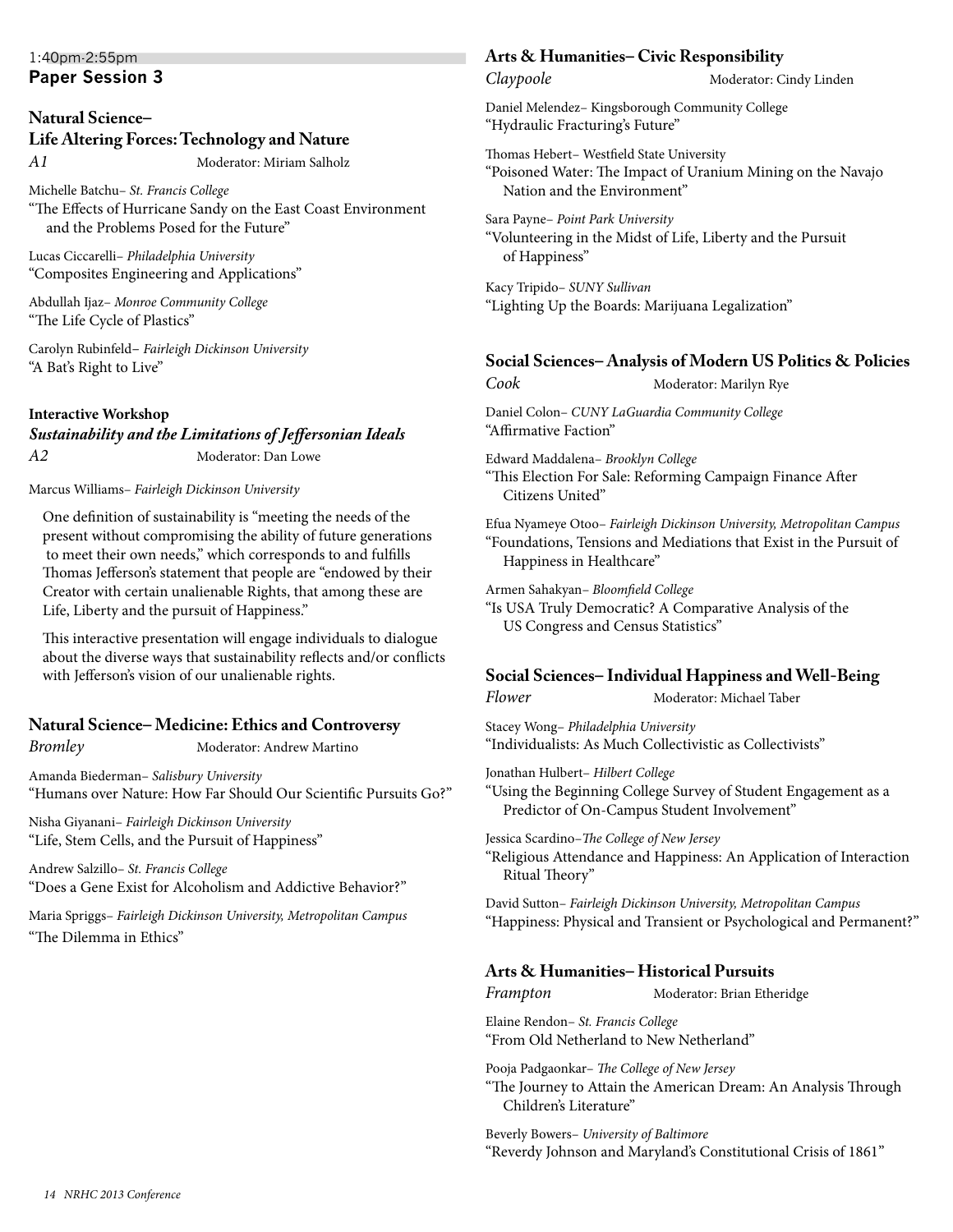#### **Paper Session 3** *continued:*

#### **Arts & Humanities– Literary Encounters II**

*Reynolds* Moderator: Bernice Braid

Ahmad Maruf– *CUNY LaGuardia Community College*  "Immorality in Franz Kafka's *In the Penal Colony"*

Kaitlin McClary– *Fairleigh Dickinson University* "The Pursuit of Happiness in Cormac McCarthy's The Road"

Sarah Montanari– *Shippensburg University* "You're Doing it Wrong": William Faulkner's Happy Existentialism"

**Moderator: Spencer Hall** 

Julian Sison– *The College of New Jersey* "Vicarious Vonnegut: Self-Representation Through Breakfast of Champions"

# **Arts & Humanities– Aesthetics and "Reality"**

Taylor Enoch– *The College of New Jersey*  "Ars Neuroaesthetica: Introduction to the Neuroscience of

Jennifer van Alstyne– *Monmouth University*  "Scansioned Music: Poems on Glenn Gould"

Aesthetic Experience"

Emily Sorlien– *Rhode Island College*  "Death, Bondage, and the Pursuit of the Grotesque"

# **Arts & Humanities– Places & Spaces II**

**Moderator: Nicole Anderson** 

Lauren Lake– *University of Baltimore*  "Will eBooks Replace Traditional Paper Texts for College Students?"

Rebecca Mitchko– *College of Saint Elizabeth*  "The Modern World Dystopia"

Brian Calmes– *Monroe Community College*  "Life, Liberty, and the Conflict of Happiness…"

Thomas Smolinski– *Ramapo College of New Jersey*  "Blending Realities: Analyzing Historical Fiction in Film"

3:05pm-4:20pm **Paper Session 4**

# **Arts & Humanities– Film and Social Comment**

*A1* Moderator: Jennifer Hoheisel

Elvy Gerez– *Monroe College*  "Why Do We Watch Films?"

Megan Fry– *Fairleigh Dickinson University, Metropolitan Campus "*Why So Serious? Social Commentary on Christopher Nolan's Batman Trilogy"

Sarah Anwar– *St. Francis College* "Capitalism As the New Imperialism Through the Lens of Avatar"

Thomas James Maggs– Fairleigh Dickinson University "Capturing Happiness in The Jungle"

#### **Business & Technology–**

**Economic Issues: "Who Gets a Piece of the Pie?"**

*A2* Moderator: Karlyn Koh

Wendy Chen– *Lasell College* "Basic Business Concepts Behind the 'Shark Tank' "

Carlos Gomez– *Bloomfield College*  "World Economy in 2014"

Van Nguyen– *Keystone College*

"Better Leadership in World's Poorest Economies: How to Lift the Bottom Billion Out of Poverty and Start Climbing up the Ladder of Development"

Rachael Spanos– *CUNY LaGuardia Community College* " 'Economics of Happiness': Should the Federal Reserve and Capitol

Hill Consider Utilizing Happiness Metrics In Public Policy?"

#### **Social Sciences– Separatism? Moderator: Dawn Lott**

Katrina Good– *Lock Haven University*  "Breaking Amish Culture: Life-Changing Choice"

George Beck– *Fairleigh Dickinson University*  "Two Mirrors to Each Other"

Zara Mahmud– *St. Francis College*  "Sworn Virgins: A Study and Analysis of Albania's History of Transforming Women and Gender Rules"

Patrick Dickerson– *Fairleigh Dickinson University* 

"Liberty of One's Own: A Case for the Promulgation of Self-Determination*"* 

## **Interactive Workshop** *Standardized Results*

**Moderator: Gwen Kay** 

Nick Zazzi– *SUNY Orange,* Megan Cutone– *SUNY Orange*

This interactive workshop will focus upon standardized testing issues. At the heart of the workshop will be how these tests affect students psychologically, follow students throughout their lives, and impact teachers.

Do psychological factors impact the results of the exams because students aren't performing at their peaks? The impact of the SATs on a student's life will be connected to how these tests impede "The Pursuit of Happiness."

Participants will also discuss whether teachers are forced to "teach to the test," and how this could potentially impact education.

We will also explore how standardized testing is implemented in other countries that have had more success. We will explore multiple perspectives not only to engage debate, but also to open the eyes of our audience to different ideas.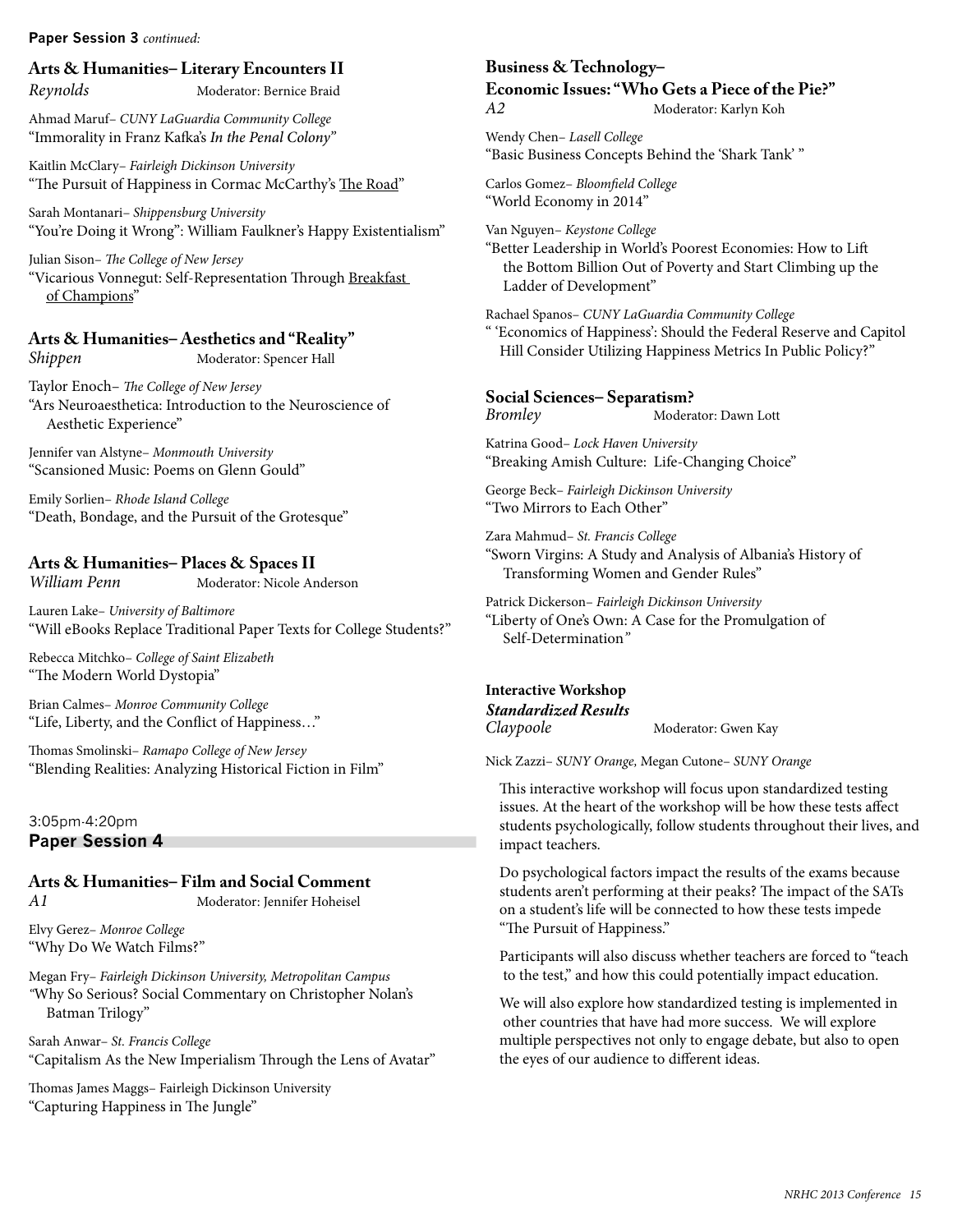#### **Paper Session 4** *continued:*

#### **Natural Science– Overcoming the Hurdles: Medical Sidebars Moderator: Joanna Gonsalves**

Lauren Carrigan– *Salem State University* "The Impact of Cystic Fibrosis on the Adolescent: Physical and Psychosocial Hurdles"

Hillary Duda– *Westfield State University* "Survival among Pediatric Oncology Nurses"

Holly Irvin– *Lasell College* "Malignant Brain Tumors & Their Treatment's Effects on Cognitive Development in Children"

Chelsea Ouellette– *Lasell College* "ADHD & Participation in Athletics"

#### **Interactive Workshop**

*Happily Ever After: Disney's Ever-Changing Depiction of Happiness*

**Moderator: Kimberly Grant** 

#### Nicole Rizzuto– *College of Saint Elizabeth*

Disney princesses have had a lasting effect on the perception of happiness for young girls in the United States and around the world. As the princesses of this franchise have changed over time, so has the image of happiness they embody. Participants will be offered the chance to share their princesses' stories, so that the diversity of the group can be explored and appreciated. Each participant will receive a book to decorate in which they can write the story of his or her princess after the workshop.

# **Arts & Humanities– Aesthetics & Identity**

Katherane Worthington– *Towson University Honors College*  "Act Like You Know: Baltimore Inner City Culture of Social Capital"

*Moderator: Paul Dalessandris* 

Chad Gerbig– *Monroe Community College* 

"The Cult of the Individual and the Decline of Liberty: Cynic Reclamation of Autonomy in Fight Club"

Melany Parlaman– *Salisbury University* 

"An Examination of Official Source Dominance and the Process of Propaganda Creation in National Newspapers Post-9/11"

James Tomasullo– *The College of New Jersey* 

"The Cruelty of White Women During Slavery"

#### **Social Sciences–**

**Rights and Representation in US Law and Government**  *Reynolds* Moderator: Joe McGinn

 John Plinke– *Salisbury University*  "Winners, Losers, and the Economy: Does It Matter?"

Rebecca Hart –*Towson University Honors College*  "Life, Liberty and the Pursuit of Happiness: The Impact of Wrongful Conviction on the American Dream"

Cristina Cosme– *Brooklyn College of the City University of New Yor*k "Religion and Our Government"

Michael Perrin– *Brooklyn College of the City University of New York* "Legal Personhood: An Exploration of the Rights and Freedoms Attributed to Legal Persons"

# **Arts & Humanities– Politics & Ethics**

*Shippen* Moderator: Isabella Alexandratos

Travis Hentrich– *St. Francis College*  "Modern Social Media: True Appliance of the Three Unalienable Rights?"

Aziz Mama– *Monmouth University*  "Ethics Unfettered: A Critique of Systematized Ethics"

Kwame Ocran– *Macaulay Honors College* 

"Unrequited and Endless Love: Representations of Socratic Irony in Mainstream Media"

Ivar Murd– *Fairleigh Dickinson University*  "Halftime in America"

# **Social Sciences– For the Good of Others**

*William Penn* Moderator: Peter Deekle

Gilda Lucano– *CUNY LaGuardia Community College*  "The Positive Effects of Rehabilitation Programs within the Criminal Justice System"

Tremaine Wright– *CUNY LaGuardia Community College*  "A Case Study: The Problem of College Readiness Among Black and Hispanic High School Students"

Benjamin Seigel– *Towson University Honors College*  "Need Housing, Sanitation and Water? The Role of UN-HABITAT in Cities*"*

Molly McNeely– *SUNY Orange* 

"Economic Inequality and Perceptions of Poverty: Combating Discrimination in Contemporary America"

**Meetings** 4:30pm-5:45pm

*Honors Nuts & Bolts meeting A1*

*Student Caucus A2*

**NRHC Business Meeting** 6:00pm-7:00pm *A1*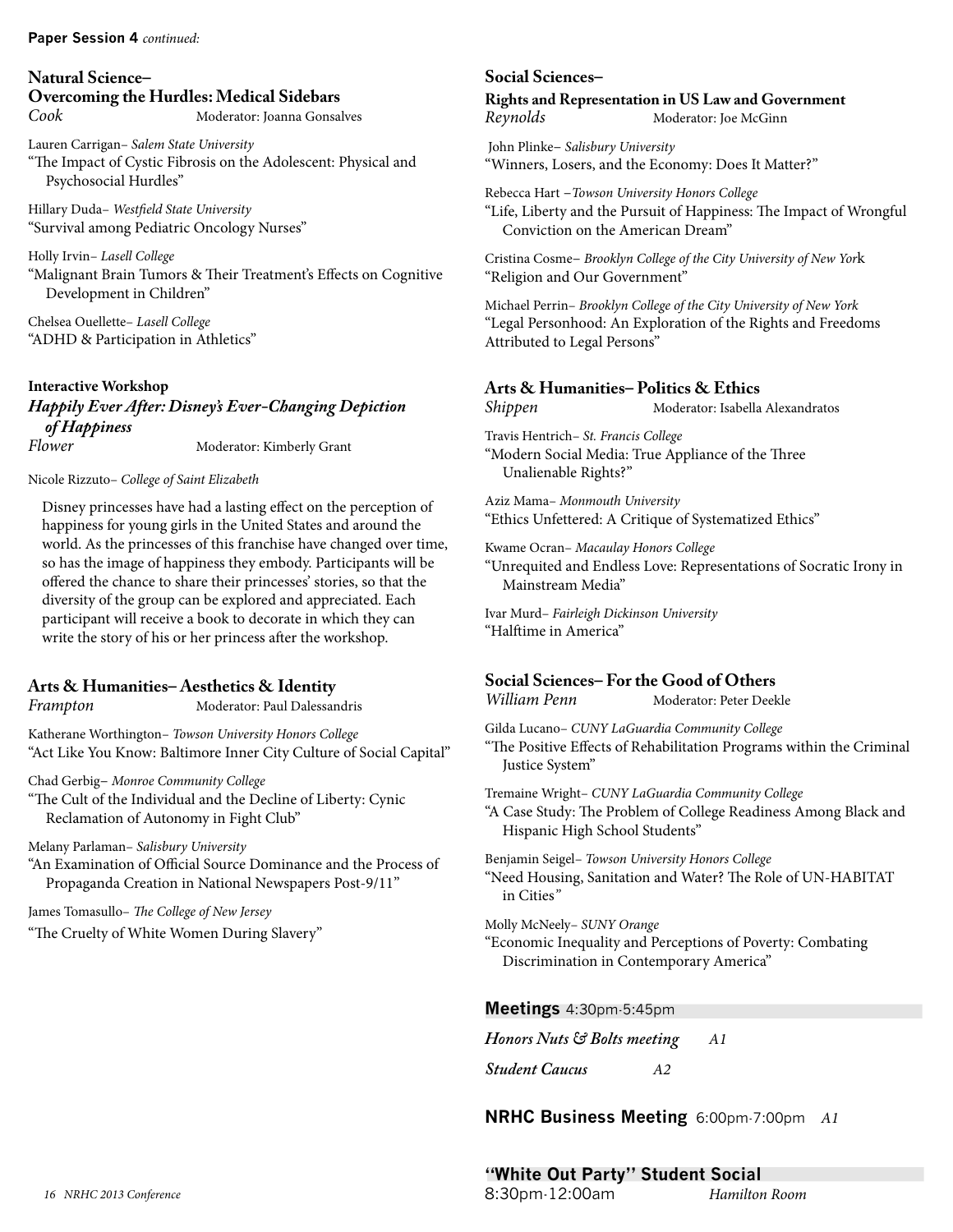#### **Sunday** *Conference Schedule*

7:30am-9:00am **Breakfast**– *BCD Ballroom* 

 8:00am-9:00am **Roundtables**–BCD *Ballroom*

#### **1: Creating Honors Communities 2**

*How Honors Housing Creates a Cohort*  Erin Drouin– Eastern Connecticut State University

*Honors Housing at ECSU*  Sarah Denihan– Eastern Connecticut State University

*We the People: Forming a Perfect Union between Students and the Honors Community*  Rachel Fleming, Brian Kibler– Salem State University

#### **2: Educational Technology and Student Success**

*Technology in Education-The New Pursuit for Success*  Bianca McLellan, Brittani Brown – Point Park University

*What Makes College Preparation Successful?*  Kurt Davidson– University of Baltimore

#### **3: Student Futures: The Role of American Education**

*The Future of Higher Education in America*  Amanda DeNardo– Camden County College

*Graduate with a Job: the Link Between Career Services Utilization & Successful Undergraduate Job Placement*  Maura McCabe– Eastern Connecticut State University

#### **4: Media and Fashion: Visual Enticements**

*Visual Advertising: Images Versus Texts*  Peiran Xu– Fairleigh Dickinson University, Metropolitan Campus

*Fashion is Freedom*  Yannick Gibson– Fairleigh Dickinson University, Metropolitan Campus

#### **5: Education: How We Learn and Why it Matters**

*Literacy in Early Childhood Based on the Orton Gillingham Method*  Chelsea Dickerson– Notre Dame of Maryland University

*Redefining Education* Urusha Lama– Fairleigh Dickinson University, Metropolitan Campus

#### **6: Issues in Science Research**

*Quanta and Visual Perception – Methodology of an Experiment M.R.* Kushan Costa– Fairleigh Dickinson University, Metropolitan Campus

*Probotics in the Oral Cavity*  Giancarlo Ghisalberti– Fairleigh Dickinson University, Metropolitan Campus

*Recirculation Aquaculture Systems*  Daniel Francess– Fairleigh Dickinson University, Metropolitan Campus

#### **7: Computer Science: Programming and Leadership**

*A Comparison of Operating Systems and How Effective they are in Improving Everyday Life* 

Rohan Maheshwari– Fairleigh Dickinson University, Metropolitan Campus

*A Study of Change in Leadership; Steve Jobs to Timothy Cook*  Chandini Meka– Fairleigh Dickinson University, Metropolitan Campus

#### **Poster Presentations**

*Prefunction Area*

*The History of the National Anthem*  Kevin Moloney– Lasell College

*Behind a Terrorist Attack and the Recovery*  Tyler Schwabe– Lasell College

*Tax Counseling for the Elderly*  Laura Clouser– Lock Haven University

*Ankylosing Spondylitis, Keeping Things Loose*  Sarah Filipski– Lock Haven University

*A New Age of Bullies*  Kelsey Prommel– Lock Haven University

- *A Comparative Study of Cost Sharing in International Health Programs* Patryk Perkowski– Macaulay Honors College of Queens College
- *"I don't care; I'm still free. You can't take the sky from me": Breaking Free of Dark Genre Conventions in Joss Whedon's Serenity*  Kate Beaman-Martinez– Mercy College
- *The Cobweb Dynamics of the Registered Nurses' Labor Market*  Yanbing Wei– Monroe Community College
- *Technology: The Conduit to Progress*  Gjergi Camaj– Monroe College

*Children in War in Africa*  Tina-Marie Francis– Monroe College

- *Breastfeeding vs. Formula Feeding: A Capstone Research Project*  Sashanique Moodie– Monroe College
- *Innovation and Motivation: Times Square*  Kristalie Negron– Monroe College

*Passive Aggression*  Yaa Obeng-Ofori– Monroe College

*The Gentrification of New York & Occupy Wall Street*  Charlie Uzhca –Monroe College

*Cell Specific Expression of RFP-MT1 Receptors In Cells of the Medial Habenula* Kristen Butler– Notre Dame of Maryland University

*Determining the Mechanisms of Neuronal Adaptation in a Sensory Pathway of the Gromphadorhina Portentosa*  Theresa Maseda– Notre Dame of Maryland University

*Animal Assisted Therapy*  Christina Wisniewski– Point Park University

*The Role of Autophagy in Lipid Storage and Metabolism*  Sara Wong– Queens College

*Advancing Biotechnology Rate of Adoption: A Diffusion Theory Approach*  Camille Menendez– Ramapo College of New Jersey

*Ordered Generalized Whist Tournaments for v players where v is congruent to 1 mod 6*  Elyssa Cipriano– Rhode Island College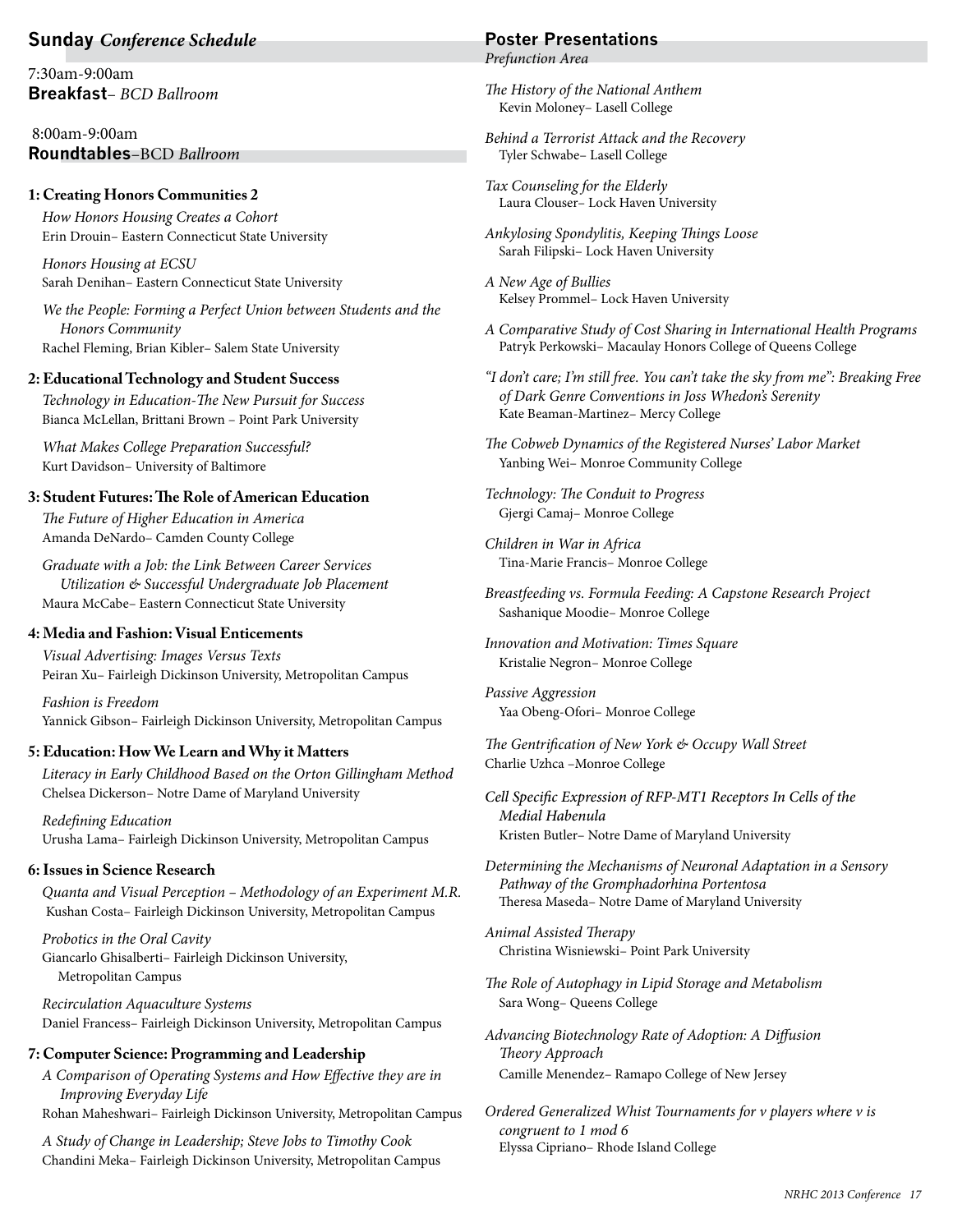#### **Poster Presentations** *continued:*

- *Intergroup Trait Judgments as a Function of Facial Phenotypicality: Whites' Judgments of Blacks*  Jessica Hunter– Rhode Island College
- *Educating the Community about the Benefits of Beekeeping* Kelsey Watkins– Richard Stockton College of New Jersey

*Dancers and Singers, Scribes and Kings: Womens' Ritual Roles in Pharaonic Egypt* Leah Bender– Richard Stockton College of New Jersey

- *Life, Liberty, and the Pursuit of Happiness as It Pertains to The Criminal Justice System*  Katie Diehl, Jennifer McCormick– Saint Francis College
- *The Effect of Consumerism on Commercial Photography*  Katie Sherman– Salem State University

*Survival Rate of Vancomycin-Resistant Enterococci (VRE) on Laboratory Fomites* Rebecca Abelman– Salisbury University

- *The Lure of Perfection: Refining the Origami Dodecahedron*  Andrea Becker– Salisbury University
- *A Study of Herbivory Using Image J in Brooklyn Bridge and Marine Park* Michelle Batchu– St. Francis College
- *Graffiti in Cities of America: Different Perspectives*  Sayra Bibi, Abigail Frodella– St. Francis College
- *The Impact of Storage Conditions on Trace Explosive Solutions*  Teresa Gettings, Brian Honick– Stockton College
- *Hydraulic Fracturing: Economic Development, Environmental Consequences, and Energy Independence*  Margaret Damken– SUNY Orange
- *Screening Local Amphibian Populations for Infectious Ranavirus*  Rachel Cary– SUNY Oswego
- *Eastern United States Crust Characterization*  Melanie Crampton– The College of New Jersey
- *Fabrication of Polymer and Cellular Composite Constructs for Tissue Engineering Applications*  Pamela Hitscherich– The College of New Jersey
- *Pro-Life, Pro-Choice and the Pursuit of Womens' Reproductive Rights*  Kallissa Bailey– Gallaudet University
- *Who Owns Your Genes?*  Denise Dailey –The College of New Rochelle
- *Steel Pier, Atlantic City: Can Nostalgia Restore the Brilliance of an Entertainment Capital?*  Zahara Ayub– The Richard Stockton College of New Jersey

*A Travelling Culture: The Impact of Colonial Roadways on Geographic Identity*  Steven Hicks– The Richard Stockton College of New Jersey

*Educating Evangelists: American Missionaries in Asia Minor*  Anna Lacy– The Richard Stockton College of New Jersey

- *The Effects of a Cognitive Training Program on Aspects of Mood and Activities of Daily Living with Older Adults*  Jamie Leigh Perkins– The Richard Stockton College of New Jersey
- *History's Losers: The Fate of Russian Exiles after the Revolution of 1917* Sarah Stout–The Richard Stockton College of New Jersey
- *The Ironic Cure to Our Lack of Time* Stephen Torres– Towson University Honors College
- *The Effects of Chronically Elevated Systemic Corticosterone in the Basolateral Nucleus of the Amygdala in Heightened Fear and Anxiety* Anastasia Handwerk– Towson University Honors College
- *Controlling Pest Populations with Sterilizing Pathogens and Vertical Transmission*  Julie Pattyson–University of Saint Joseph
- *The Black Hills: A Scar against Life, Liberty, and the Pursuit of Happiness* Jennifer Daltorio– Westfield State University
- *Religion and Politics: the Relationship between Gods and Pharaohs in Ancient Egypt*  Cassandra Forsman–Westfield State University
- *Immigration and the Media*  Nicole Godard– Westfield State University
- *Students' Attitudes Towards Working with Older Adults* Yezenia Santos–Westfield State University
- *The "Best" Way to Write About Lesbian Relationships*  Charlotte Kirkby– Widener University
- *Modern Technology's Threat to "Life, Liberty, and Success"*  Yuvraj Singh– State University of New York at Old Westbury
- *The City of Philadelphia's Role in the Revolutionary War*  Kelsey Tuller– Eastern Connecticut State University

9:30am-10:30am **State Meetings Rooms TBA** 

10:00am-10:15am **NRHC Executive Wrap-Up** *Prefunction Area*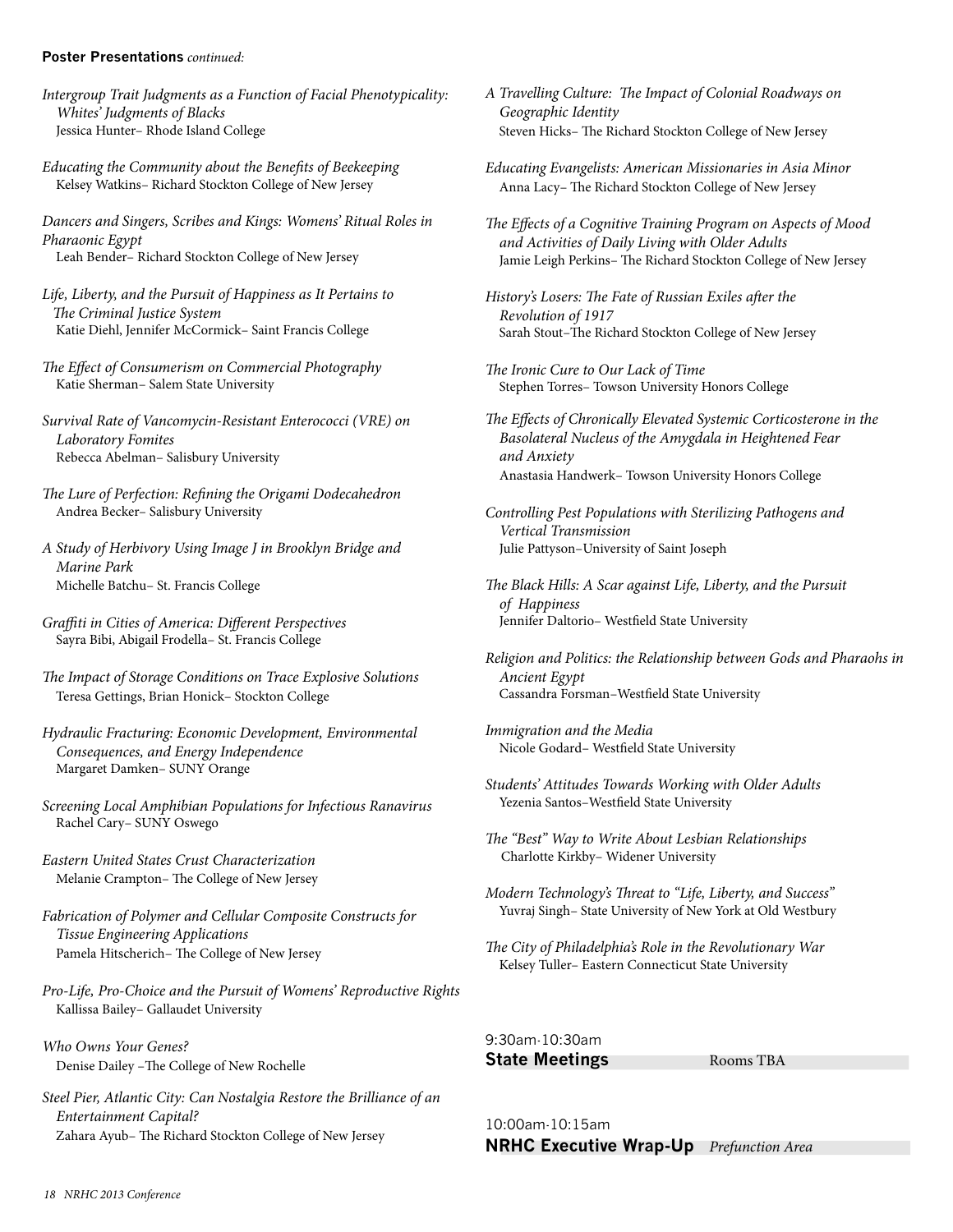|                         | $\mathbf{z}$                                        | $\lambda$                                                             | <b>Bromely</b>                                                                                                     | Claypoole                            | Cook                                                                                                             | Flower                                                                        | Frampton                       | Reynolds                                                    | Shippen                                             | William Penn                  |
|-------------------------|-----------------------------------------------------|-----------------------------------------------------------------------|--------------------------------------------------------------------------------------------------------------------|--------------------------------------|------------------------------------------------------------------------------------------------------------------|-------------------------------------------------------------------------------|--------------------------------|-------------------------------------------------------------|-----------------------------------------------------|-------------------------------|
| Session 1               |                                                     |                                                                       |                                                                                                                    |                                      |                                                                                                                  |                                                                               |                                |                                                             |                                                     |                               |
| $9:10 - 10:25$          | Education                                           | <b>Sciences</b><br>Social                                             | <b>Sciences</b><br>Natural                                                                                         | Interactive                          | Interactive                                                                                                      | Humanities<br>Arts &                                                          | <b>Sciences</b><br>Social      | Humanities<br>Arts &                                        | & Technology<br><b>Business</b>                     | Humanities<br>Arts &          |
|                         | Excellence in<br>In Pursuit of<br>Education         | on Individuals<br>and Groups<br>Technology<br>Impact of               | Other Realms<br>and Paths<br>Reaching<br>Beyond:                                                                   | Team-Building<br>Progress<br>Through | and Mediations<br>Foundations,<br>sues Forum:<br>Education -<br>Public vs.<br>Tensions,<br>Public Is-<br>Private | At the Altar of<br>the Goddess                                                | Immigration<br>$\rm Law$<br>SQ | Explorations<br>of Identity                                 | Standards<br>Quality                                | Re-thinking<br><b>Borders</b> |
| Session <sub>2</sub>    |                                                     |                                                                       |                                                                                                                    |                                      |                                                                                                                  |                                                                               |                                |                                                             |                                                     |                               |
| 10:35-11:50             | & Technology<br><b>Business</b>                     | <b>Sciences</b><br>Natural                                            | Interactive                                                                                                        | Humanities<br>Arts &                 | Sciences<br>Social                                                                                               | Humanities<br>Arts &                                                          | Humanities<br>Arts &           | <b>Sciences</b><br>Social                                   | Interactive                                         | Education                     |
|                         | Communication<br>and Application                    | Natural Science--<br>Innovations<br>and Break-<br>throughs<br>Medical | Ideas in the Next<br>Generation: New<br>Concepts and<br>Reaching the<br>Generation<br>Standards<br>Science<br>Next | Encounters<br>Literary               | Urban Studies                                                                                                    | The Pursuit of<br>Happiness                                                   | Places & Spaces                | and Terrorism<br>Oppression,<br>Rebellion,                  | Puppetry-Fighting<br>the Devolution<br>Hands Up for | Equality in<br>Education      |
| Session 3               |                                                     |                                                                       |                                                                                                                    |                                      |                                                                                                                  |                                                                               |                                |                                                             |                                                     |                               |
| 1:40-2:55               | <b>Sciences</b><br>Natural                          | Interactive                                                           | <b>Sciences</b><br>Natural                                                                                         | Humanities<br>Arts &                 | <b>Sciences</b><br>Social                                                                                        | <b>Sciences</b><br>Social                                                     | Humanities<br>Arts &           | Humanities<br>Arts &                                        | Humanities<br>Arts &                                | Humanities<br>Arts &          |
|                         | Forces: Technol-<br>ogy and Nature<br>Life Altering | of Jeffersonian<br>Sustainability<br>Limitations<br>and the<br>Ideals | Medicine: Ethics<br>and Controversy                                                                                | Responsibility<br>Civic              | Politics & Poli-<br>Modern US<br>Analysis of<br>cies                                                             | Happiness and<br>Well-Being<br>Individual                                     | Historical<br>Pursuits         | Encounters II<br>Literary                                   | and "Reality"<br>Aesthetics                         | Places & Spaces II            |
| Session 4               |                                                     |                                                                       |                                                                                                                    |                                      |                                                                                                                  |                                                                               |                                |                                                             |                                                     |                               |
| $3:05 - 4:20$           | Humanities<br>Arts &                                | & Technology<br><b>Business</b>                                       | <b>Sciences</b><br>Social                                                                                          | Interactive                          | Sciences<br>Natural                                                                                              | Interactive                                                                   | Humanities<br>Arts &           | <b>Sciences</b><br>Social                                   | Humanities<br>Arts &                                | <b>Sciences</b><br>Social     |
| NRHC 2013 Conference 19 | Film and Social<br>Comment                          | Economic Issues:<br>Piece of the Pie?"<br>"Who Gets a                 | Separatism?                                                                                                        | Standardized<br>Results              | Overcoming<br>the Hurdles:<br>Sidebars<br>Medical                                                                | Ever-Changing<br>After: Disney's<br>Depiction of<br>Happily Ever<br>Happiness | Aesthetics &<br>Identity       | Representation<br>in US Law and<br>Government<br>Rights and | Politics & Ethics                                   | For the Good of<br>Others     |

# Saturday Paper Presentations-at-a-Glance **Saturday Paper Presentations-at-a-Glance**